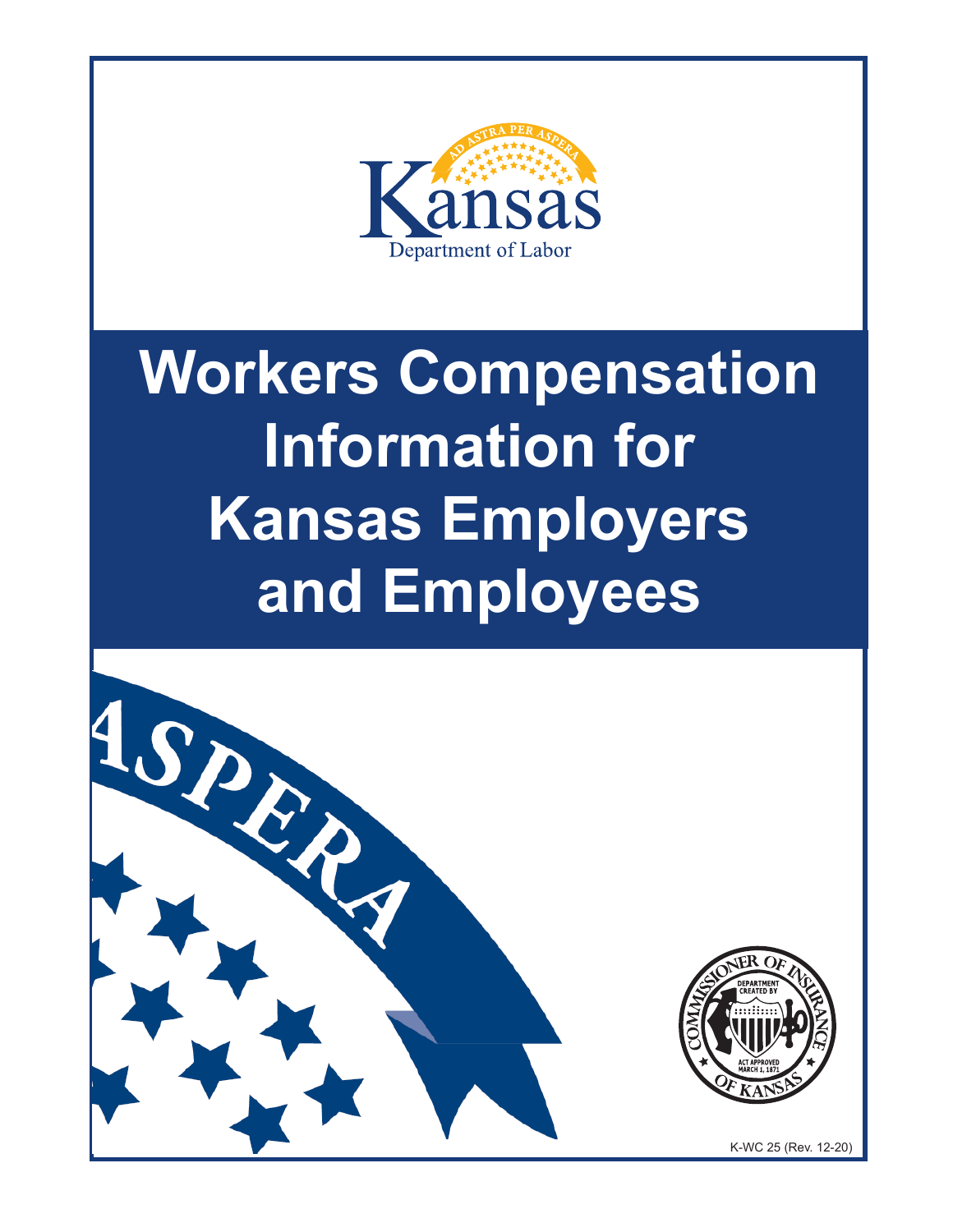The mandated Posting Notice  $(K-WC 40-A)$  $(K-WC 40-A)$  $(K-WC 40-A)$  and other Workers Compensation forms are available to download at [www.dol.ks.gov.](https://www.dol.ks.gov/WC/resources/forms-and-publications)

For additional information on workers compensation benefits, employer guidelines and other general information, contact:

> Kansas Department of Labor Division of Workers Compensation 401 SW Topeka Blvd., Suite 2 Topeka, Kansas 66603-3105 (785) 296-4000 (800) 332-0353 Email: kdol.wc@ks.gov Website: [www.dol.ks.gov](http://www.dol.ks.gov/WorkComp/Default.aspx)

> > Follow us:



www.facebook.com/KansasDOL

www.twitter.com/KansasDOL

For more information on workers compensation insurance rates and insurance carrier conduct, contact:

> Kansas Department of Insurance 1300 SW Arrowhead Rd. Topeka, Kansas 66604 (785) 296-3071 (800) 432-2484 Email: kid.commissioner@ks.gov Website: [www.insurance.kansas.gov](https://insurance.kansas.gov)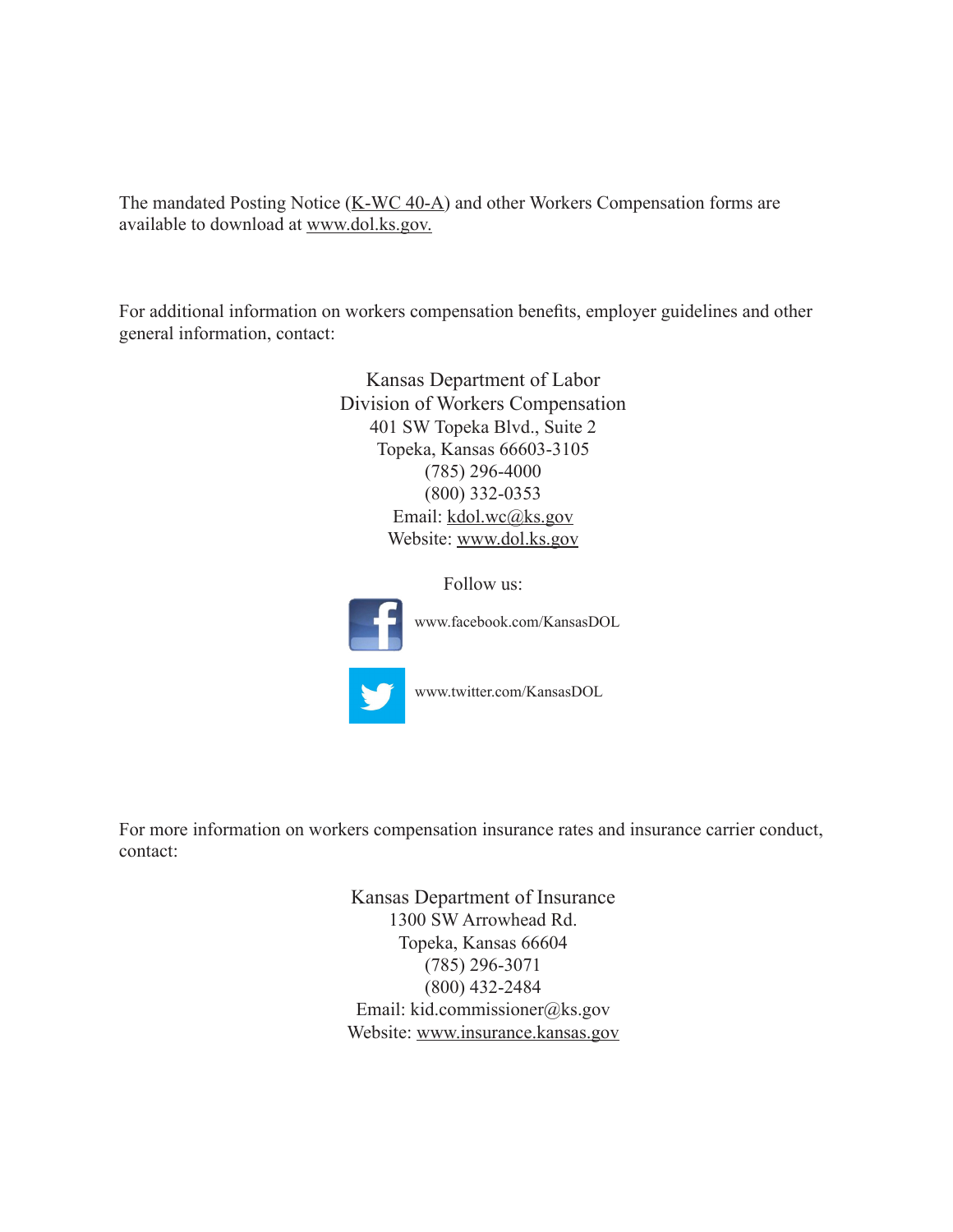### **Table of Contents**

| Kansas Workers Compensation Insurance Plan (Assigned Risk Plan) 7 |  |
|-------------------------------------------------------------------|--|
|                                                                   |  |
|                                                                   |  |
|                                                                   |  |
|                                                                   |  |
|                                                                   |  |
|                                                                   |  |
|                                                                   |  |
|                                                                   |  |
|                                                                   |  |
|                                                                   |  |
|                                                                   |  |
|                                                                   |  |
|                                                                   |  |
|                                                                   |  |
|                                                                   |  |
|                                                                   |  |
|                                                                   |  |
|                                                                   |  |
| Programs Offered by the Kansas Department of Labor 14             |  |
|                                                                   |  |
|                                                                   |  |
|                                                                   |  |
|                                                                   |  |
|                                                                   |  |
|                                                                   |  |
|                                                                   |  |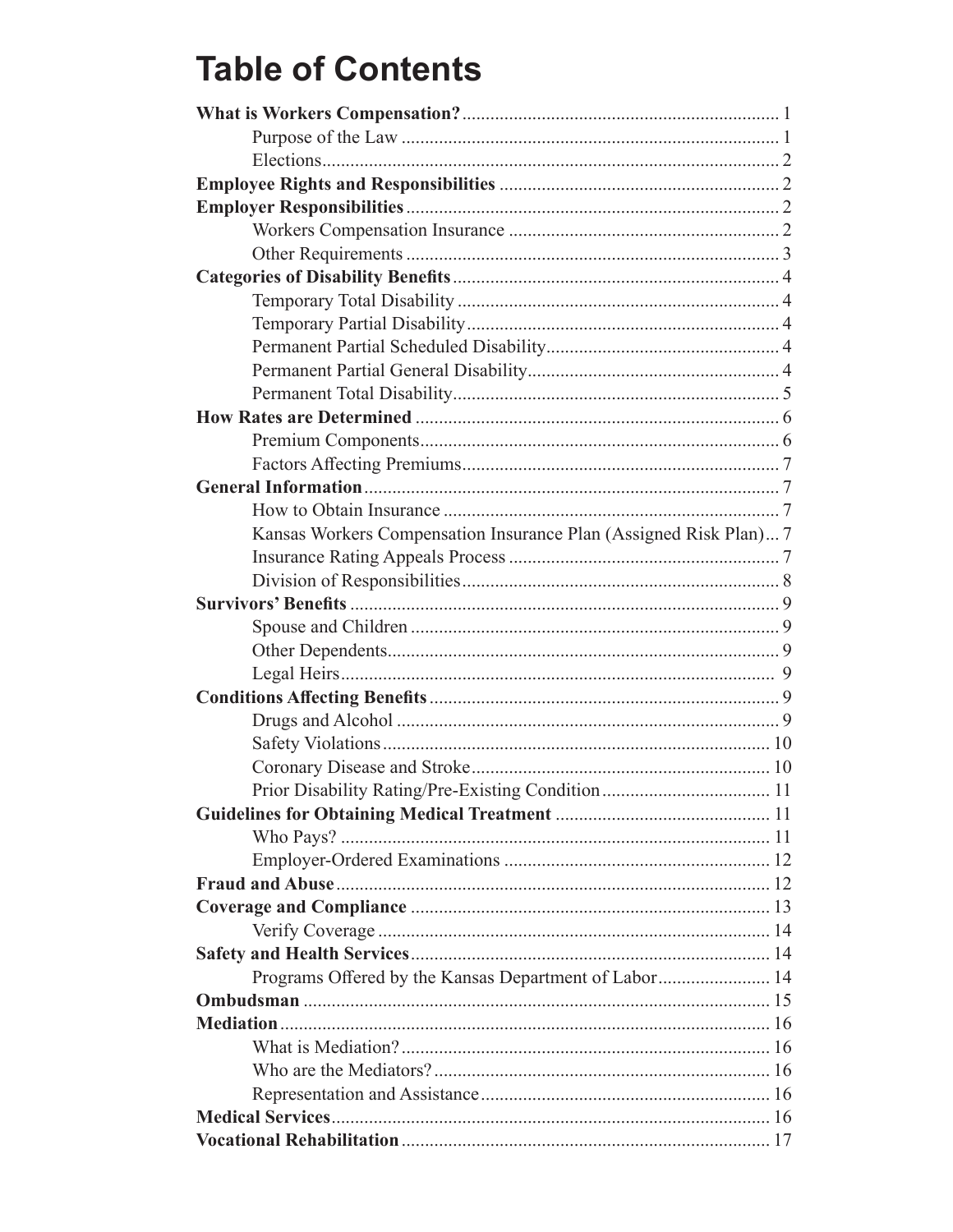# <span id="page-3-0"></span>**What is Workers Compensation?**

Workers compensation is a required insurance plan provided by the employer to pay employee benefits for jobrelated injuries, disability or death that arise out of and in the course of employment.

Per [K.S.A. 44-508,](http://kslegislature.org/li_2014/b2013_14/statute/044_000_0000_chapter/044_005_0000_article/044_005_0008_section/044_005_0008_k/) an injury by accident shall be deemed to arise out of employment if:

- There is a causal connection between the conditions under which the work is required to be performed and the resulting accident; and
- The accident is the prevailing factor causing the injury, medical condition and resulting disability or impairment.

The words "arising out of and in the course of employment" as used in the Workers Compensation Act shall not be construed to include:

- Injury which occurred as a result of the natural aging process or by the normal activities of day-to-day living;
- accident or injury which arose out of a neutral risk with no particular employment or personal character;
- accident or injury which arose out of a risk personal to the worker; or
- accident or injury which arose either directly or indirectly from idiopathic causes.

Benefits are paid at the employer's expense. Coverage begins the first day on the job.

The present law covers all Kansas employers except for those in certain agricultural pursuits or those with a gross annual payroll of \$20,000 or less. All payroll is taken into account, including that paid in Kansas or elsewhere. If the employer is a sole proprietor or a partnership, the wages paid to the owners and any of their family members are not used in the computation of the gross annual payroll. Per  $K.A.R. 51-11-6$ , the provision in [K.S.A. 44-505](http://kslegislature.org/li_2014/b2013_14/statute/044_000_0000_chapter/044_005_0000_article/044_005_0005_section/044_005_0005_k/) excluding the payroll of workers who are members of the employer's family shall not apply to corporate employers. A corporate employer's payroll for purposes of determining whether the employer is subject to the workers compensation act shall be determined by the total amount of payroll paid to all corporate employees even when a corporate employee has elected out of the workers compensation act pursuant to [K.S.A.](http://www.kslegislature.org/li_2014/b2013_14/statute/044_000_0000_chapter/044_005_0000_article/044_005_0043_section/044_005_0043_k/)  [44-543](http://www.kslegislature.org/li_2014/b2013_14/statute/044_000_0000_chapter/044_005_0000_article/044_005_0043_section/044_005_0043_k/).

Employees who are disabled due to a job-related injury or disease are entitled to:

- medical expenses to treat the job-related injury or illness; and
- income benefits to replace part of the wages lost due to disability.

If death results from a job-related injury or disease, benefits may be paid to the surviving spouse, dependents or heirs.

#### **Purpose of the Law**

Kansas passed its first workers compensation law in 1911. By regulating litigation and benefits, the law is designed to protect the interests of both employers and employees. Employers benefit by substituting a known expense (premiums) for the risk of large, unbudgeted expenses in the event of serious employee disabilities. Employees benefit because negligence of the employer is not an issue in determining liability. Workers compensation coverage is a no-fault system. The provisions of the Workers Compensation Act shall be applied impartially to both employers and employees. While initially aimed at hazardous jobs, the law now covers most workers.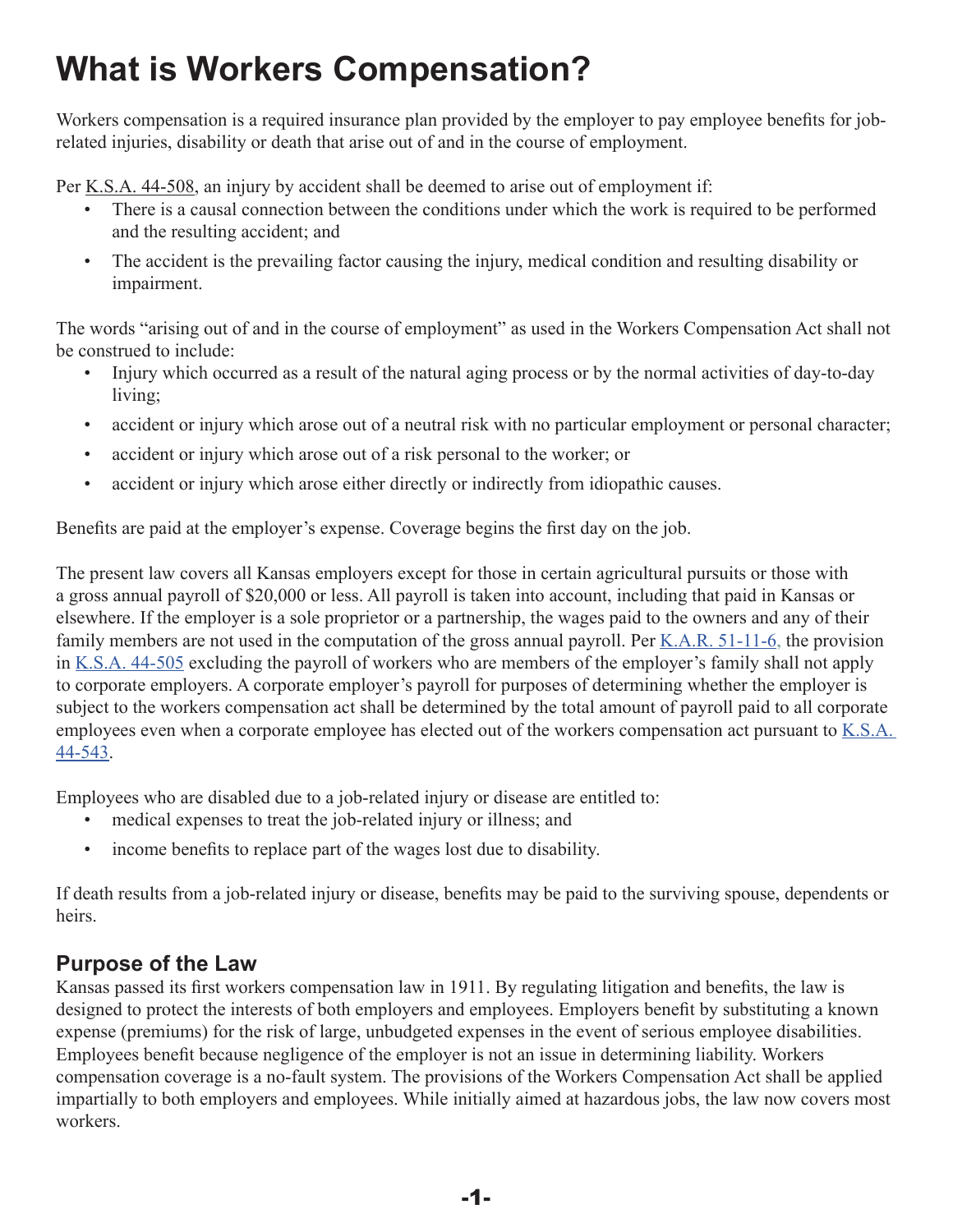### <span id="page-4-0"></span>**Elections**

Elections in or out of the Workers Compensation Act are options available to employers or employees. Depending on the circumstances, options may be available for:

- non-covered employers e.g., those with payrolls of \$20,000 or less or in certain agricultural pursuits;
- corporate employees owning 10 percent or more of stock;
- individuals, proprietors or partnerships;
- employers seeking coverage for volunteers and other non-covered workers; and
- volunteer directors, officers or trustees of a nonprofit organization.

*Example:* A two-person partnership has two employees – a family member and a non-family member – and an annual payroll of \$15,000. The partnership may elect to purchase coverage under the Act and to extend such coverage to both employees. The partners are not covered because they are considered to be the employer.

Elections may be filed online at [www.oscar.dol.ks.gov.](http://www.oscar.dol.ks.gov)

# **Employee Rights and Responsibilities**

Kansas law protects an employee's right and ease in obtaining workers compensation. Specifically:

- An employee cannot be fired, demoted or otherwise discriminated against for filing a claim in good faith.
- Employees must be informed of their rights and responsibilities in case of injury. In the event of employee death, such information must be furnished to the employee's beneficiaries.
- Employees must not be charged for the payment of workers compensation claims. Employers cannot deduct from pay or benefits to pay insurance premiums or claims.
- Employees may be entitled to compensation benefits from an employer subject to the Act regardless of insurance coverage.
- Employees may obtain free assistance by contacting the Workers Compensation Ombudsman's office at (800) 332-0353 or (785) 296-4000.
- The law provides specific penalties for employee or employer fraud in workers compensation cases. For assistance or more information, or to report suspected fraud, contact the Workers Compensation Ombudsman or the Fraud and Abuse office at (800) 332-0353 or (785) 296-4000.

# **Employer Responsibilities**

### **Workers Compensation Insurance**

Most employers are required by law to provide for the payment of workers compensation claims, at no expense to the employee. Employers shall satisfy this requirement in one of three ways:

- **• Workers compensation insurance:** obtained from a licensed insurance carrier; the employer pays the premiums and the insurance company pays the claims. The insurance carriers are regulated by the Kansas Insurance Department.
- **• Self-insurance:** an individual employer must demonstrate to the State the financial ability to pay any claims that might arise. This program is administered by the Division of Workers Compensation.
- **• Group-funded pool:** a group of employers meeting certain statutory requirements may form a selfinsurance program to jointly insure their ability to pay claims. This program is administered by the Kansas Department of Insurance.

-2-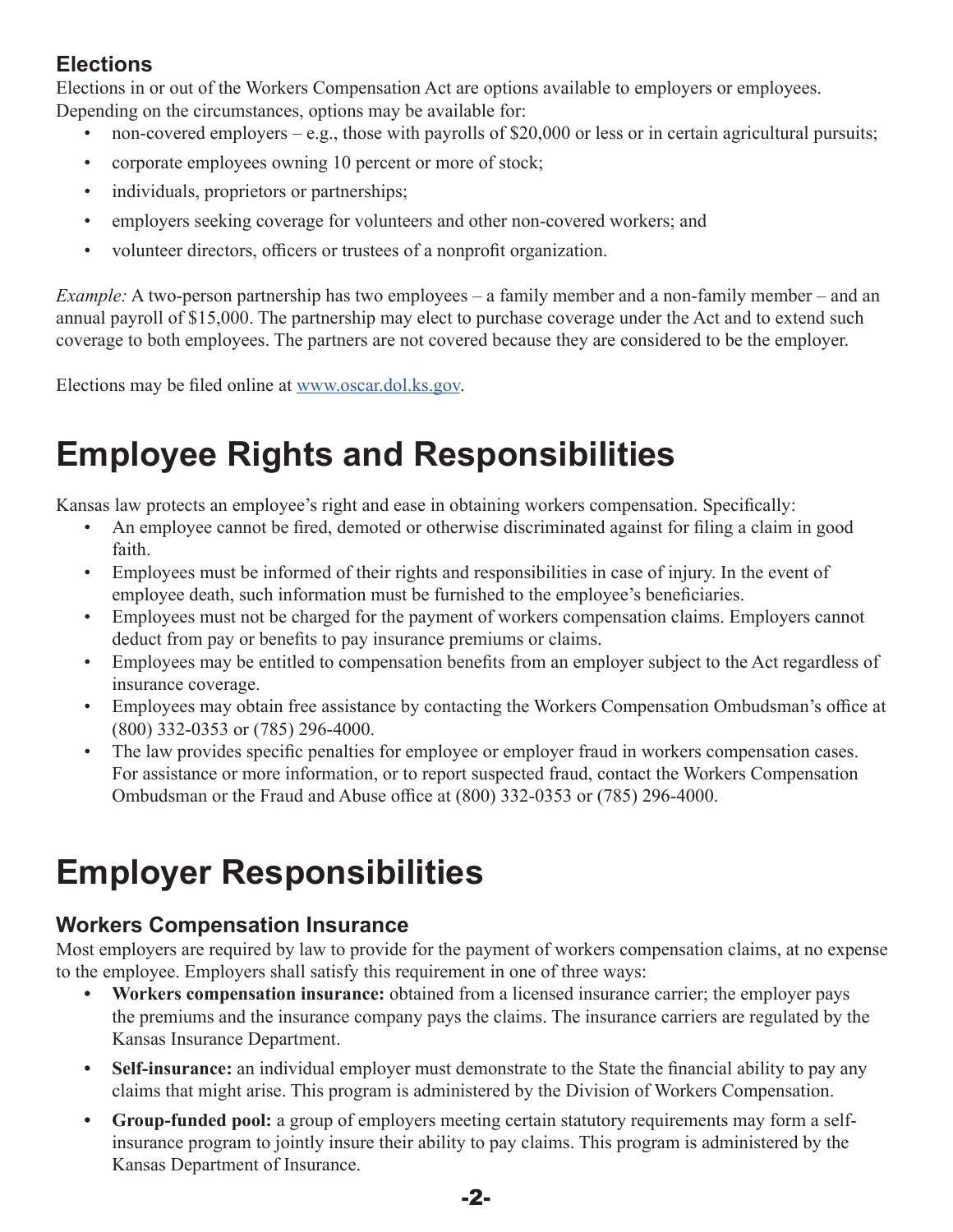<span id="page-5-0"></span>Intentional failure to provide for workers compensation payment in one of the above ways is a **class A misdemeanor** and subjects the employer to a civil penalty in an amount twice the annual premium the employer would have paid for insurance or \$25,000, whichever amount is greater.

Employment categories excluded from the law are:

- certain agricultural pursuits;
- realtors who qualify as independent contractors;
- employers with gross annual payrolls of \$20,000 or less;
- firefighters belonging to a firefighters relief association which has waived coverage under the workers compensation law; and
- certain owner-operator vehicle drivers covered by their own occupational accident insurance policy.

#### **OTHER REQUIREMENTS**

- Employers must post written notice [K-WC 40-A](https://www.dol.ks.gov/docs/default-source/workers-compensation-documents/forms-and-publications/employers-and-employees/k-wc-40-a.pdf?sfvrsn=14c3b71f_10) advising employees what to do in case of injury.
- Per <u>K.S.A. 44-557</u>, "it is...the duty of every employer to make or cause to be made a report to the director<sup>\*</sup> of any accident, or claimed or alleged accident, to any employee which occurs in the course of the employee's employment and of which the employer or the employer's supervisor has knowledge, which report shall be made upon a form to be prepared by the director<sup>\*\*</sup>, within 28 days, after the receipt of such knowledge, if the personal injuries which are sustained by such accidents, are sufficient wholly or partially to incapacitate the person injured from labor or service for more than the remainder of the day, shift or turn on which such injuries were sustained."

As outlined in <u>K.A.R. 51-9-17</u>, all insurance carriers, group pools and self-insurers are required to use Electronic Data Interchange (EDI) to file First Reports of Injury (FROI) and Subsequent Reports of Injury (SROI) using the Release 3.1 standards. For details contact Techs and Stats, Division of Workers Compensation at (785) 296-4000 or (800) 332-0353, or visit our EDI website at [http://www.dol.ks.gov/WorkComp/edinews.aspx](https://www.dol.ks.gov/WC/insurer).

- **• Immediately upon learning of an employee's injury or death, the employer must furnish written information to the employee or employee's dependents on available benefits, the claims process, an employer or insurance company contact for workers compensation claims, and other matters as required by law.** Use forms <u>[K-WC 27-A](https://www.dol.ks.gov/docs/default-source/workers-compensation-documents/forms-and-publications/employers-and-employees/k-wc-27-a.pdf?sfvrsn=18c3b71f_11)</u> (English) and <u>[K-WC 270-A](https://www.dol.ks.gov/docs/default-source/workers-compensation-documents/forms-and-publications/employers-and-employees/k-wc-270-a.pdf?sfvrsn=9806b21f_11)</u> (Spanish) for reporting.
- An insurer or self-insured employer shall provide the following notice to an insured worker on or with the first check for temporary disability benefits: *Warning: Acceptance of employment with a different employer that requires the performance of activities you have stated you cannot perform because of the injury for which you are receiving temporary disability benefits could constitute fraud and could result in loss of future benefits and restitution of prior workers compensation awards and benefits paid.*

If you need assistance, call (800) 332-0353 or (785) 296-4000.

\*As of January 1, 2014, by "make or cause to be made a report to the director" is meant that an employer must report to the employer's insurer for workers compensation any accident witnessed by the employer, claimed or alleged, with sufficient timeliness to allow the insurer to file the accident report with the division within 28 days, as required by [K.A.R. 51-9-17](http://www.kssos.org/Pubs/pubs_kar.aspx).

\*\*The requisite form for reporting by the insurer as of January 1, 2014, is outlined in [K.A.R. 51-9-17](http://www.kssos.org/Pubs/pubs_kar.aspx).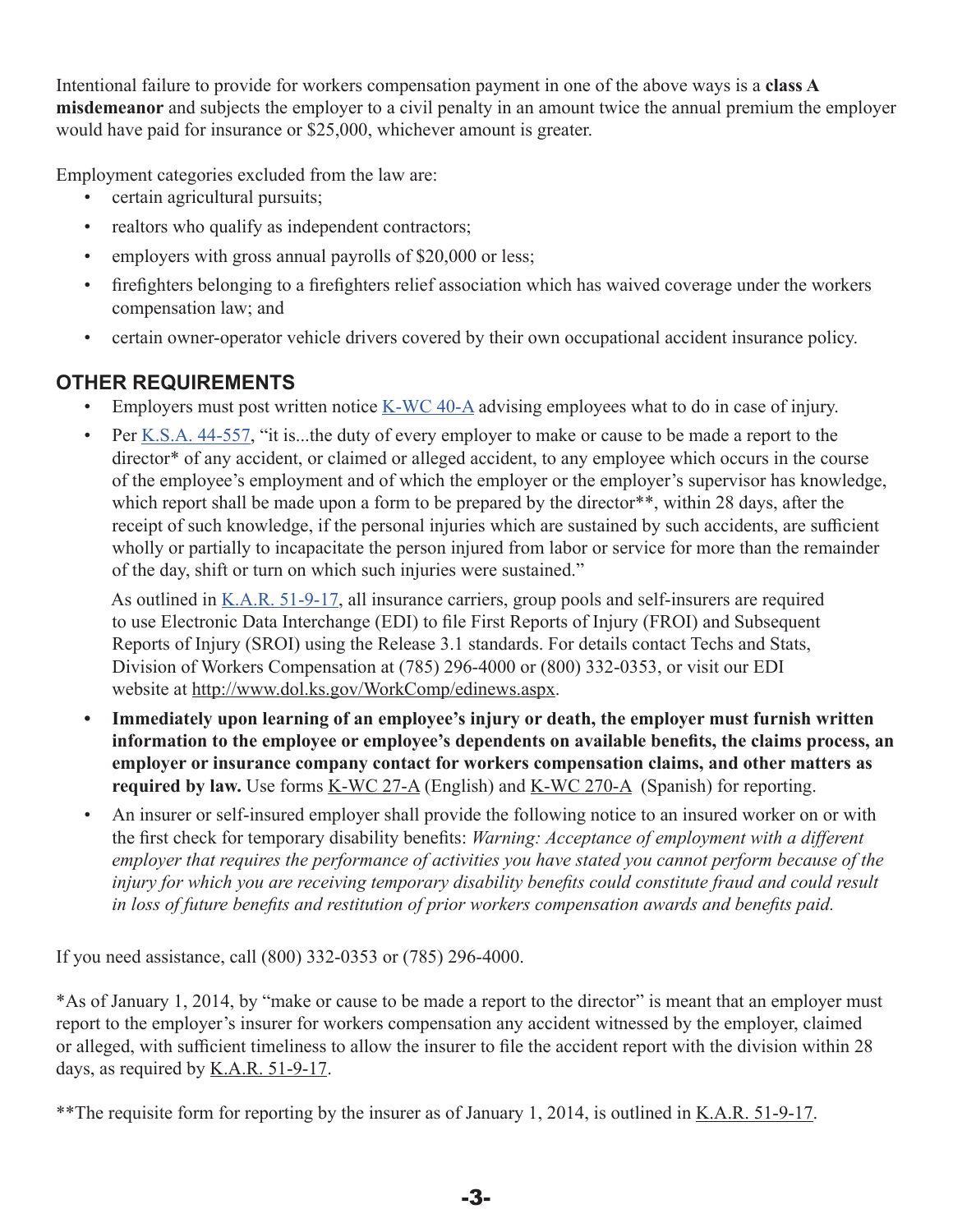# <span id="page-6-0"></span>**Categories of Disability Benefits**

### **Temporary Total Disability**

Exists when the employee, on account of injury, is unable to engage in any type of substantial and gainful employment. Benefits are paid for the duration of the temporary total disability (TTD). There is a oneweek waiting period (seven calendar days) before TTD benefits are paid. If the disability continues for three consecutive weeks, the employee is reimbursed for the waiting period. Employees may collect medical benefits during the first week. Benefits are 66 2/3 percent of an employee's average gross weekly wage, but not less than \$25 nor more than the statutory maximum. Temporary total compensation may not exceed \$130,000 per injury.

Employees may **not** collect temporary total disability and unemployment benefits for the same weeks.

### **Temporary Partial Disability**

Exists when the worker returns to any employment at a wage less than the time of injury wage. Compensation is calculated on a weekly basis and is paid until the wage loss is no longer present or the benefit maximum is reached, whichever comes first.

Benefits are 66 2/3 percent of the difference between the employee's average gross weekly wage before the injury and the employee's wage after the injury. Benefits may not exceed the state's statutory maximum.

#### **Permanent Partial Scheduled Disability**

Exists when there is complete or partial loss of or loss of use of a body part, such as an arm, due to a job-related injury. Compensation for permanent partial scheduled disability is limited to a percentage of the following schedule. A healing period is available in cases of amputation. Benefits are 66 2/3 percent of an employee's average gross weekly wage, but not less than \$25 nor more than the statutory maximum cap of \$130,000.

|                            |             | <b>Benefit Information Schedule</b> |            |
|----------------------------|-------------|-------------------------------------|------------|
| Loss of or loss of use of: | Weeks Paid: | Loss of or loss of use of:          | Weeks Paid |
|                            |             |                                     |            |

| LOSS OF OF IOSS OF USE OF THE TWEEKS FAIL. | LOSS OF OF 10SS OF USC OF THE TWO WORKS FAIL. |  |
|--------------------------------------------|-----------------------------------------------|--|
|                                            |                                               |  |
|                                            |                                               |  |
|                                            |                                               |  |
|                                            |                                               |  |
|                                            |                                               |  |
|                                            |                                               |  |
|                                            |                                               |  |
|                                            |                                               |  |
|                                            |                                               |  |
|                                            |                                               |  |
|                                            |                                               |  |

### **Permanent Partial General Disability**

Exists when a worker is disabled in a manner which is partial in character and permanent in quality, and which is not covered by the schedule above. For example, disability involving the back or the loss of use of a shoulder, arm, forearm or hand of one upper extremity, combined with the loss of or loss of use of a shoulder, arm, forearm or hand of the other upper extremity; or the loss of or loss of use of a leg, lower leg or foot of one lower extremity, combined with the loss of or loss of use of a leg, lower leg or foot of the other lower extremity; or the loss of or loss of use of both eyes which is partial in character and permanent in quality are whole body disabilities and are not covered by the above schedule. Compensation for such "non-scheduled" or "whole body" disability is based on the greater of the following: the percentage of functional impairment; or, the employee's reduced ability to perform work tasks and the average weekly wage the employee is capable of earning after the injury. Employees earning 90 percent of pre-injury wage are limited to functional impairment.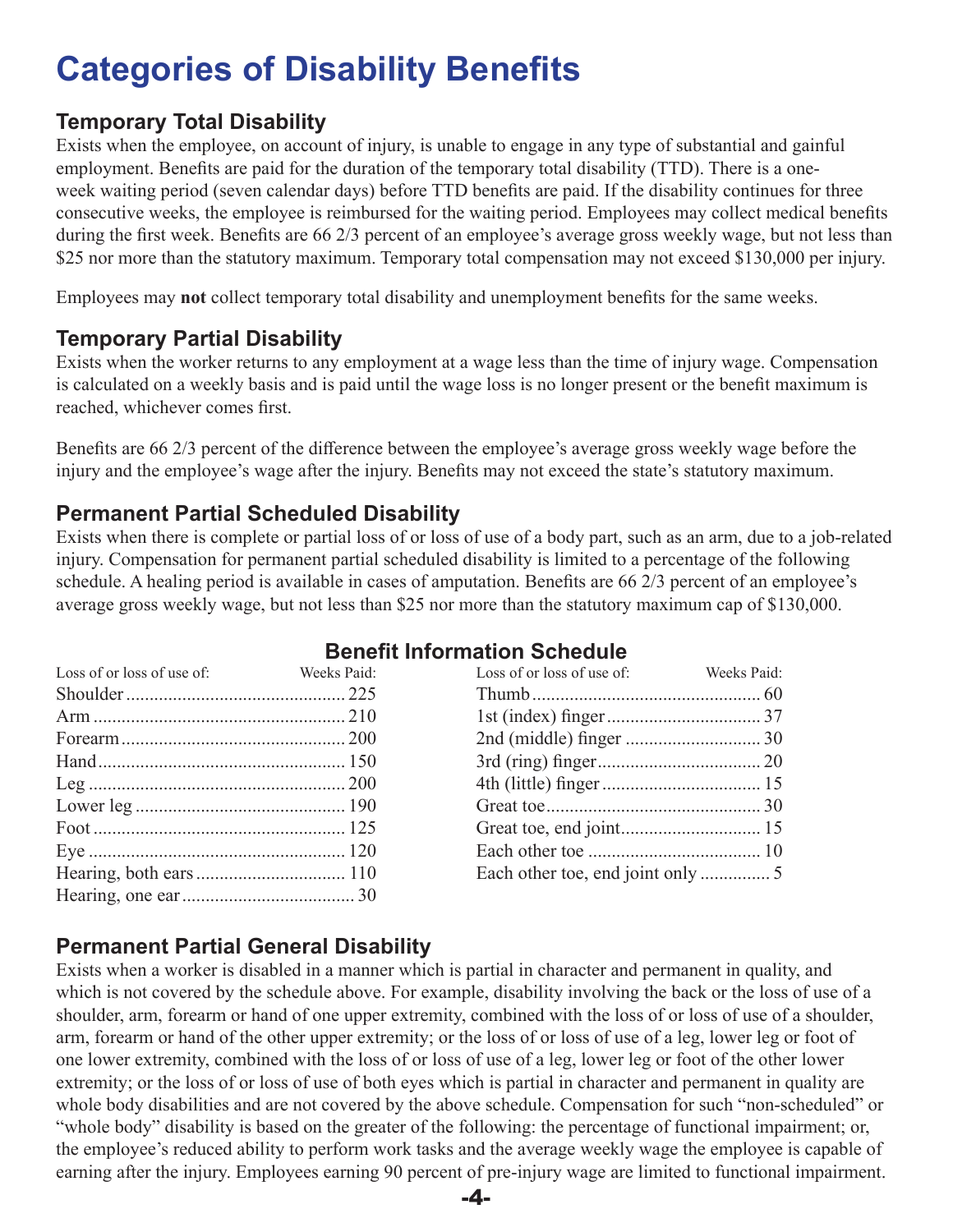#### <span id="page-7-0"></span>**Calculating Permanent Partial General Disability Benefits**

1. **Calculate weekly benefit rate by identifying the smaller of these two amounts:** Gross average weekly wage x 66 2/3 percent; or the statutory maximum.

2. **Calculate allowable weeks of compensation:** Begin with 415 weeks. Subtract from 415 the number of weeks of temporary total disability paid, excluding the first 15 weeks of such temporary total paid. Multiply the difference by the percentage of disability.

3. **Calculate total benefits:** Multiply weekly benefit rate by allowable weeks of compensation.

**Example:** Average weekly wage is \$875 at date of accident *(7/10/2011)*. Employee has collected 25 weeks of temporary total disability and has a 25 percent disability rating.

**Weekly benefit rate:** (use lesser amount)  $$875 x .6667 = $583.36$ statutory maximum *(as of 7/1/11)* \$555

**Allowable weeks of compensation:**  415 -  $[25-15] = 415 - 10 = 405$  weeks 405 weeks x  $.25 = 101.25$  weeks

**Maximum benefit amount:**  101.25 weeks x  $$555 = $56,193.75$ 

Our website has a Workers Compensation [Calculation Program.](https://www.dol.ks.gov/WC/injured-workers/guide-to-benefits/calculations) The date program allows you to calculate time between two dates or to calculate the addition of days to a known date. The scheduled injury and whole body injury programs will allow you to compute the compensation benefits due to the claimant. Step-by-step instructions are provided for each program.

#### **Permanent Total Disability**

Exists when the employee, on account of the injury, has been rendered completely and permanently incapable of engaging in any type of substantial and gainful employment. Loss of both eyes, both hands, both arms, both feet, both legs or any combination thereof, in the absence of proof to the contrary, shall constitute a permanent total disability. Substantially total paralysis, or incurable imbecility or insanity, resulting from injury independent of all other causes, shall also constitute permanent total disability.

Benefits are 66 2/3 percent of an employee's average gross weekly wage, but not less than \$25 nor more than the statutory maximum. Total compensation may not exceed \$155,000 per injury. An employee is not allowed to receive more than one award of permanent total disability in a lifetime.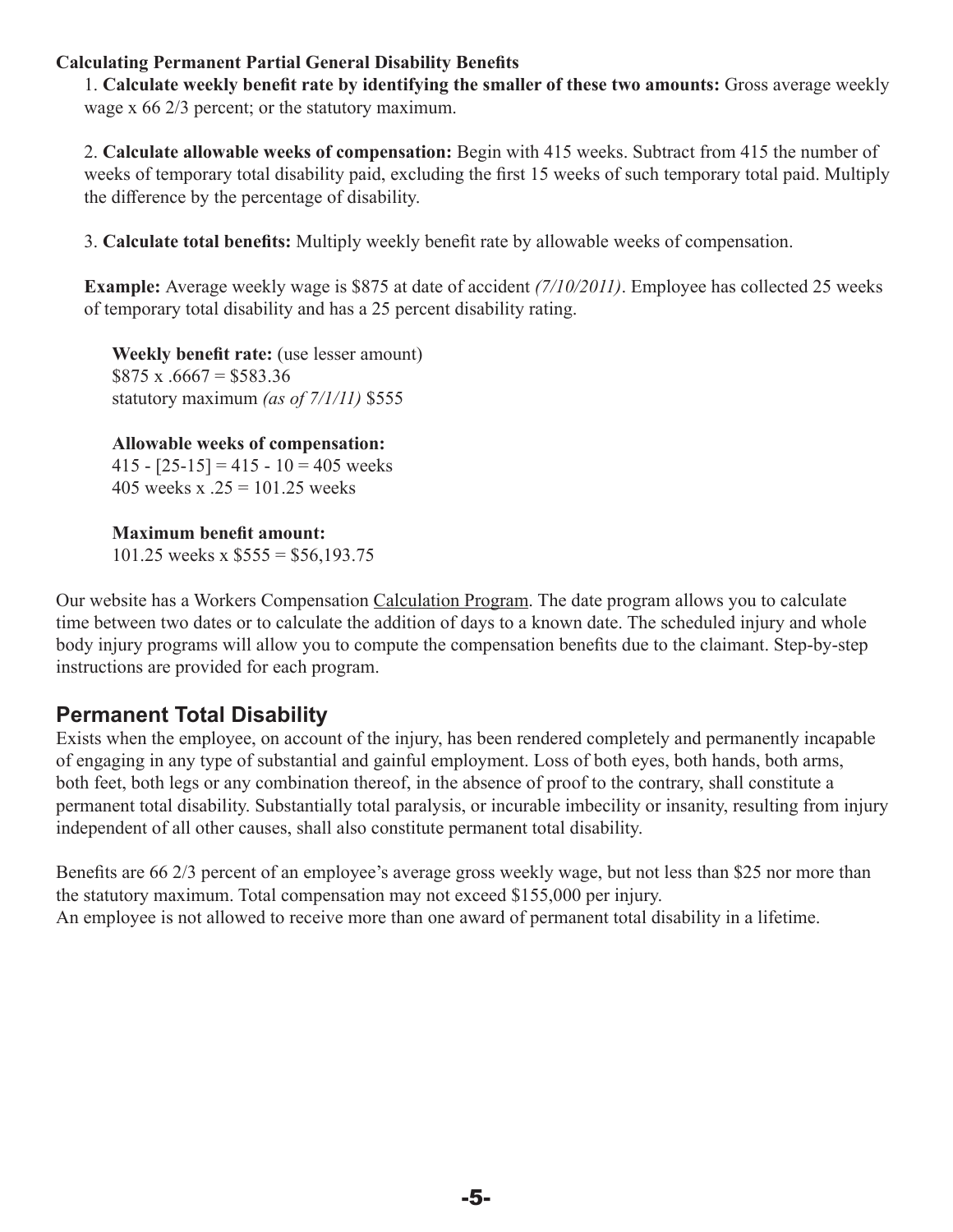# <span id="page-8-0"></span>**How Rates are Determined**

Workers compensation insurance in Kansas is mandated by state law for most but not all employers. The premiums paid by the employers should be sufficient to cover the claims incurred by their insurance companies. Rates are adjusted based on the most recent premiums, investment income and losses reported by the insurance companies. The National Council on Compensation Insurance (NCCI) submits these rates annually to the insurance commissioner for approval.

The NCCI is a ratemaking organization, licensed by the Insurance Department, whose membership is primarily comprised of insurance companies. They develop the annual rate change needed based on the losses and premium reported to them by their member insurance companies.

The Kansas Insurance Department regulates the rates charged in Kansas. Each year, the Insurance Department reviews premiums, claims costs and other relevant data submitted by the NCCI to determine whether a rate change is supported. Currently, about 70 cents of every \$1 collected in premiums is projected to cover the cost of paying workers compensation claims. Approximately 27.5 percent of each dollar is used by insurance carriers to cover other costs of doing business – e.g., administrative expenses, salaries and overhead. The margin of profit is projected at roughly 2.5 percent plus the earnings on investments.

After reviewing the rate filing, the commissioner of insurance generally approves an "overall" statewide premium change. This "overall" change is stated as a percentage (for example, a five percent overall increase); however, individual classification base rates may increase or decrease more than the "overall" change. Individual classification base rates must continue to reflect the experience (premiums and losses) of employers in each classification.

#### **Premium Components**

Workers compensation insurance premiums are calculated based on several factors. The primary factors are:

**Base rate:** the starting point in calculating premiums. The base rate or loss cost is filed by NCCI and all carriers are required to use it. The base rates can change annually due to statewide loss experience of all employers in the same classification. The companies multiply the base rate by their approved Loss Cost Multiplier (LCM) in order to determine the rate per \$100 of payroll.

**Classification:** a key factor in determining what rate an employer will pay. Classification denotes the employer's type of business; hazardous jobs are more likely to result in substantial and costly claims and, therefore, usually have a higher rate. There are about 600 classifications in use in Kansas.

**Experience rating:** affects premium based on the frequency and severity of compensation claims of employers with sufficient premium size to be "experience rated." Currently, employers with an annual premium of at least \$4,500 within the past two years, or if more than two years, an average annual premium of \$2,250 or more are experience rated. Fewer and less expensive claims mean a lower experience modification factor, which means a lower premium.

**Payroll size:** employers with larger payrolls generate more workers compensation annual premiums than those with a smaller payroll in the same classification. However, the expenses incurred in issuing and servicing the policy do not increase in direct proportion to the policy premium. Consequently, a premium discount may be applied to policies with a larger premium to recognize this factor.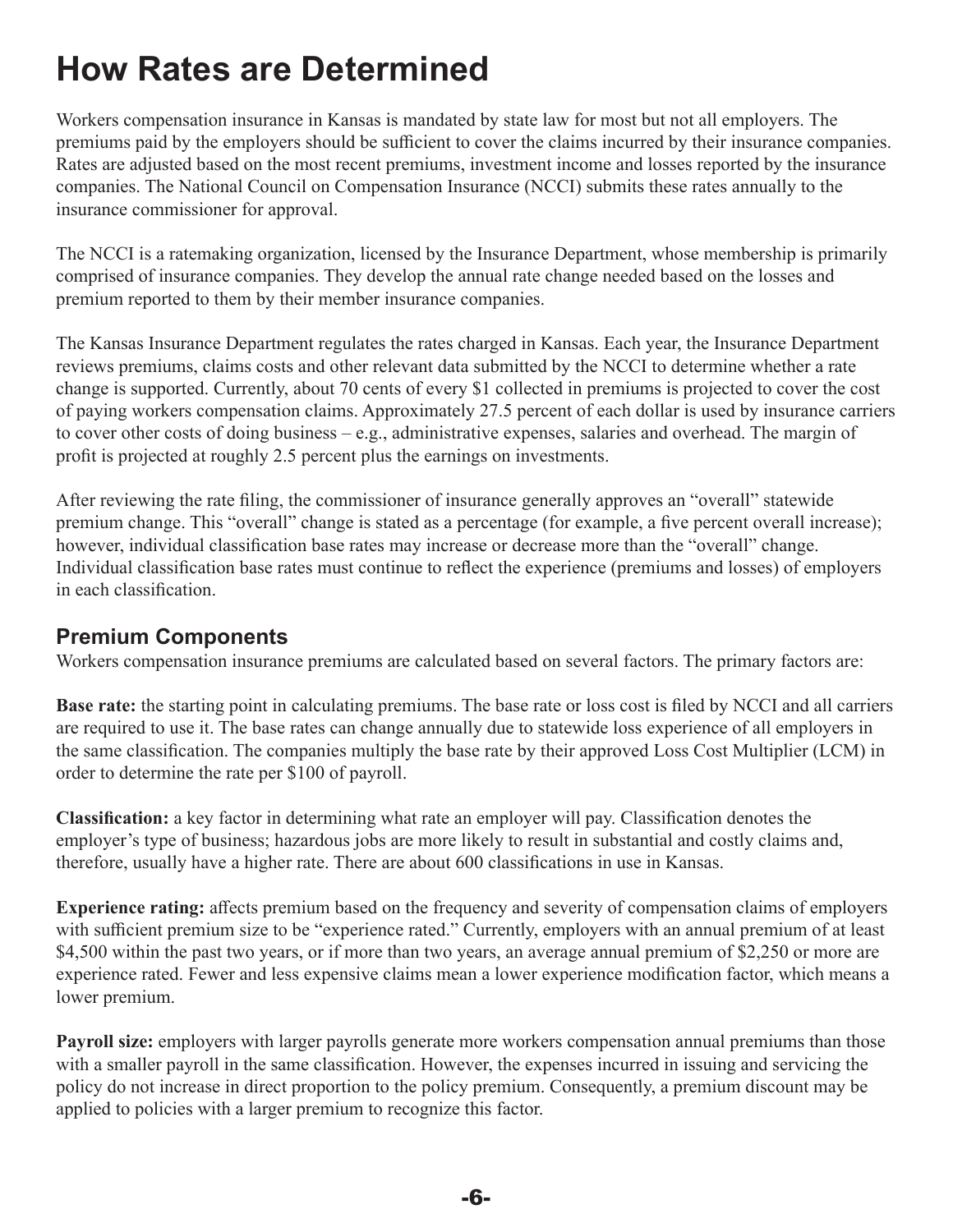<span id="page-9-0"></span>Also, some employers are subject to fixed payroll amounts. Partners, sole proprietors and members of a limited liability company who elect to cover themselves under a workers compensation insurance policy pay a premium based on a set payroll which is adjusted annually. The premium for an executive officer of a corporation is based on the actual payroll of the officer, subject to a set per-week minimum and maximum payroll which may be adjusted annually.

### **Factors Affecting Premiums**

Three of the most important factors in reducing premiums are:

- **1. Implementation of an accident prevention program:** these programs were mandated by 1993 legislation and are to be made available to employers by all insurance carriers and group-funded pools operating in Kansas. Because accident prevention programs have been shown to reduce the frequency and severity of injuries, they offer employers the potential to reduce premiums. Premium reduction is, of course, only one benefit of accident prevention that employers should consider.
- **2. Assuring the proper classification(s) was used to calculate the premium:** the classification used on the policy should, as reasonably and accurately as possible, describe the employer's business and the employee's duties. The use of an inappropriate classification could result in the payment of an incorrect premium. If a classification does not seem to accurately describe a particular job, assistance in verifying that the proper classification was used or in obtaining a correction is available by calling the Insurance Department: (800) 432-2484 or (785) 296-3071, or visiting the website at [www:insurance.kansas.gov](https://insurance.kansas.gov)
- **3. Use of deductible:** deductibles can be a cost-effective means of reducing premiums and are available in various amounts. Losses paid by the employer under the deductible shall not apply in calculating the employer's experience modification. The insurer shall pay the deductible amount and seek reimbursement from the insured employer for the applicable deductible amount.

# **General Information**

#### **How to Obtain Insurance**

Workers compensation insurance coverage can be obtained by:

- contacting a licensed insurance agent;
- contacting the Kansas Insurance Department for information on group-funded pools; or
- contacting the Division of Workers Compensation for information on self-insurance.

#### **Kansas Workers Compensation Insurance Plan (Assigned Risk Plan)**

Any employer who is in good faith entitled to but unable to purchase coverage in the voluntary workers compensation insurance market can obtain coverage in the Assigned Risk Plan. This means an employer is assigned to an insurance carrier who is authorized to provide coverage. Assigned Risk Plan premiums are calculated using the same loss costs as if the coverage were purchased in the voluntary market; however, premiums may be higher due to differentials applied to assigned risk rates and individual employer loss experience.

For assistance and questions about the Assigned Risk Plan, contact the Kansas Insurance Department at (800) 432-2484 or (785) 296-3071.

#### **Insurance Rating Appeals Process**

If an employer suspects the wrong classification or other incorrect factor is being used in calculating a premium, the rating may be appealed in writing to the insurance carrier from which the coverage was purchased. The employer may also appeal in writing to the Kansas Commissioner of Insurance by outlining the nature of the complaint or appeal.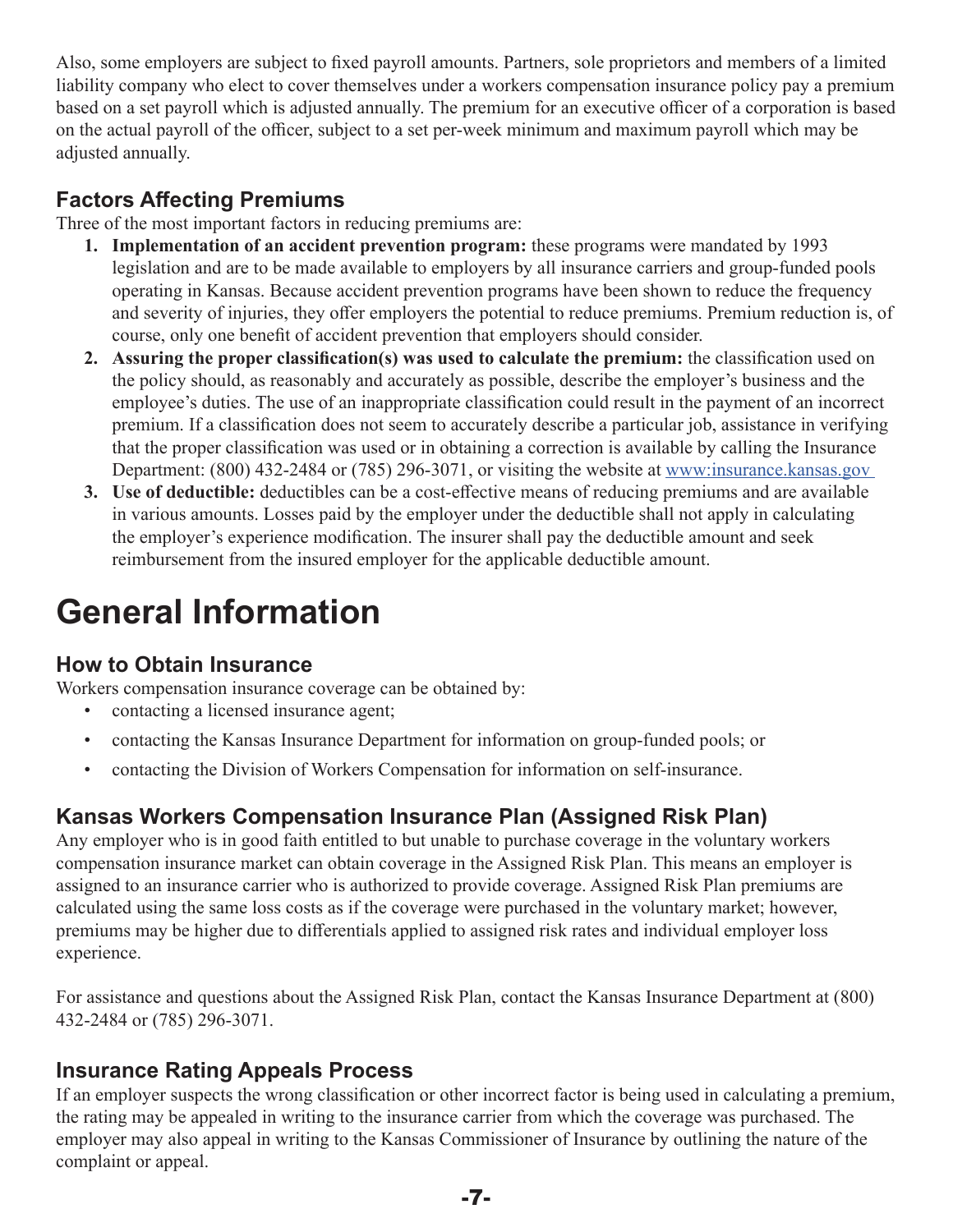<span id="page-10-0"></span>For additional information, or for assistance in appealing or correcting a classification error or other rate problem, contact the Kansas Insurance Department at (800) 432-2484 or (785) 296-3071.

### **Division of Responsibilities**

#### **Responsibilities of the Employee:**

- Notify your employer immediately. Per [K.S.A. 44-520,](http://www.kslegislature.org/li/b2015_16/statute/044_000_0000_chapter/044_005_0000_article/044_005_0020_section/044_005_0020_k/) a claim may be denied if an employee fails to notify their employer within the earliest of the following dates:
	- □ 20 calendar days from the date of accident or the date of injury by repetitive trauma;

▫ 20 calendar days from the date such medical treatment is sought if the employee is working for the employer against whom benefits are being sought and such employee seeks medical treatment for any injury by accident or repetitive trauma; or

□ 10 calendar days after the employee's last day of actual work for the employer if the employee no longer works for the employer against whom benefits are being sought.

- Notice may be given orally or in writing. Where notice is provided orally, if the employer has designated an individual or department to whom notice must be given and such designation has been communicated in writing to the employee, notice to any other individual or department shall be insufficient under this section. If the employer has not designated an individual or department to whom notice must be given, notice must be provided to a supervisor or manager.
- Where notice is provided in writing, notice must be sent to a supervisor or manager at the employee's principal location of employment.
- The notice, whether provided orally or in writing, shall include the time, date, place, person injured and particulars of such injury. It must be apparent from the content of the notice that the employee is claiming benefits under the Workers Compensation Act or has suffered a work-related injury.

#### **Responsibilities of the Employer:**

- Unless self-insured, the employer must advise its insurance carrier or group-funded pool of employee's injury.
- Per [K.S.A. 44-557,](http://www.kslegislature.org/li/b2015_16/statute/044_000_0000_chapter/044_005_0000_article/044_005_0057_section/044_005_0057_k/) it is the duty of every employer to make or cause to be made a report to the director of any accident, or claimed or alleged accident, to any employee which occurs in the course of the employee's employment and of which the employer or the employer's supervisor has knowledge, which report shall be made upon a form to be prepared by the director, within 28 days, after the receipt of such knowledge, if the personal injuries which are sustained by such accidents, are sufficient wholly or partially to incapacitate the person injured from labor or service for more than the remainder of the day, shift or turn on which such injuries were sustained.

 As outlined in [K.A.R. 51-9-17,](http://www.kssos.org/Pubs/pubs_kar.aspx) all insurance carriers, group pools and self-insurers are required to use Electronic Data Interchange (EDI) to file First Reports of Injury (FROI) and Subsequent Reports of Injury (SROI) using the Release 3.1 standards. For details contact Techs and Stats, Division of Workers Compensation at 785-296-4000 or 800-332-0353. You may access our website at [http://www.dol.ks.gov/WorkComp/edinews.aspx](https://www.dol.ks.gov/WC/insurer).

**The employer is required** by [K.S.A. 44-5,102\(a\)](http://kslegislature.org/li_2014/b2013_14/statute/044_000_0000_chapter/044_005_0000_article/044_005_0102_section/044_005_0102_k/) to deliver information immediately to employee or legal beneficiary to assist in the claims process (material is available from the employer's carrier or the Division of Workers Compensation), including form [K-WC 27-A](https://www.dol.ks.gov/docs/default-source/workers-compensation-documents/forms-and-publications/employers-and-employees/k-wc-27-a.pdf?sfvrsn=18c3b71f_11) or [K-WC 270-A](https://www.dol.ks.gov/docs/default-source/workers-compensation-documents/forms-and-publications/employers-and-employees/k-wc-270-a.pdf?sfvrsn=9806b21f_11) (Spanish).

#### **Responsibilities of the Division of Workers Compensation:**

Makes official record of accident reports filed with the division.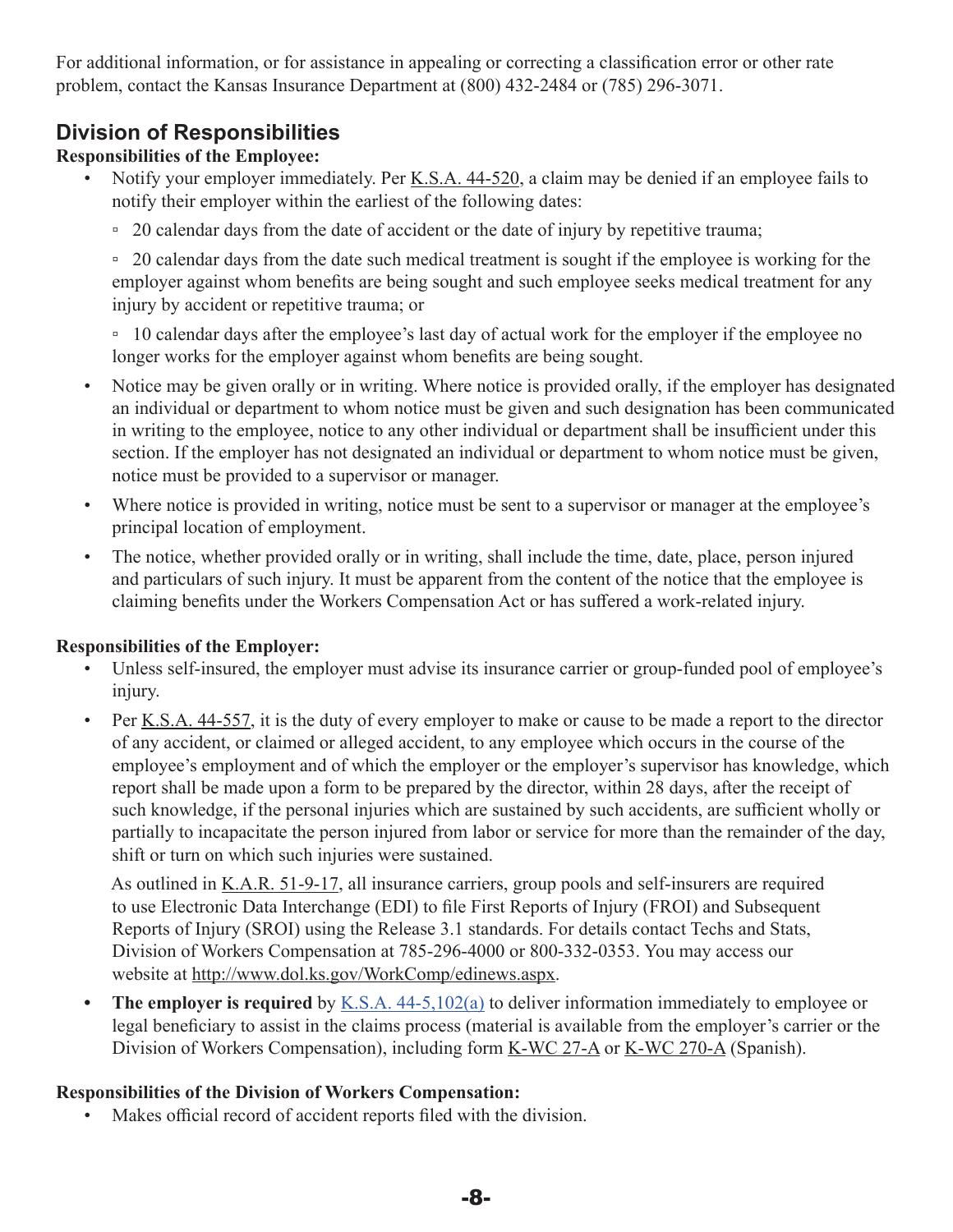# <span id="page-11-0"></span>**Survivors' Benefits**

The workers compensation law provides for survivors' benefits in the event of an employee's job-related death. Survivors do not need to be U.S. citizens or reside in the United States to receive compensation.

The weekly benefits are based on 66 2/3 percent of the employee's average weekly wage at the time of the accident or injury, but cannot exceed the statutory **maximum**. The **minimum** death benefit is 50 percent of the state's average weekly wage in effect on the date of accident. Total compensation benefits may not exceed \$300,000, unless benefits are being paid to a dependent child under the age of 18. Funeral expenses up to \$10,000 and all medical and hospital expenses related to the fatal injury are also covered.

An initial payment of \$60,000 must be made to the surviving legal spouse or wholly dependent child(ren) or divided among them, 50 percent to the surviving legal spouse and 50 percent to the dependent children. This \$60,000 payment is not subject to the eight percent discount normally allowed for lump sum payments. The initial payment shall be paid immediately.

#### **Spouse and Children**

If an employee is survived by a spouse but no dependent children, the spouse receives the entire weekly benefit. If an employee is survived by a spouse and children, the weekly benefit is paid half to the spouse and half to the children. If an employee is survived only by children, the weekly benefit is divided equally among the children.

Dependent children receive benefits until age 18, or until age 23 if they are full-time students or mentally or physically disabled, even if the benefits exceed the statutory limit at the time of the accident. Where required, the employer shall pay the costs of a court appointed conservator not to exceed \$2,500.

#### **Other Dependents**

If survivors' benefits are paid to the spouse and/or children, they may not be paid to any other beneficiaries. In the case of unmarried employees leaving no dependent children, any other dependents who were wholly or partially dependent upon the employee may receive compensation.

Dependents other than spouse or children may collect weekly benefits subject to the statutory provisions, until they die, remarry or receive more than 50 percent of their support from another source.

### **Legal Heirs**

If the employee leaves no spouse, dependent children or other dependents either wholly or partially dependent upon the employee, a lump sum payment of \$100,000 shall be made to the legal heirs of the employee, subject to reductions based on employer procured life insurance.

# **Conditions Affecting Benefits**

### **Drugs and Alcohol**

An employer is not liable for workers compensation benefits if an employee is impaired due to the use of alcohol\* or drugs\*\* and the impairment contributed to injury or death. This includes the use of prescription or non-prescription medications; benefits may be allowed, however, if:

- the drugs or medications were taken in therapeutic doses; and
- the employee had not been impaired on the job from such medications within the past 24 months.

-9-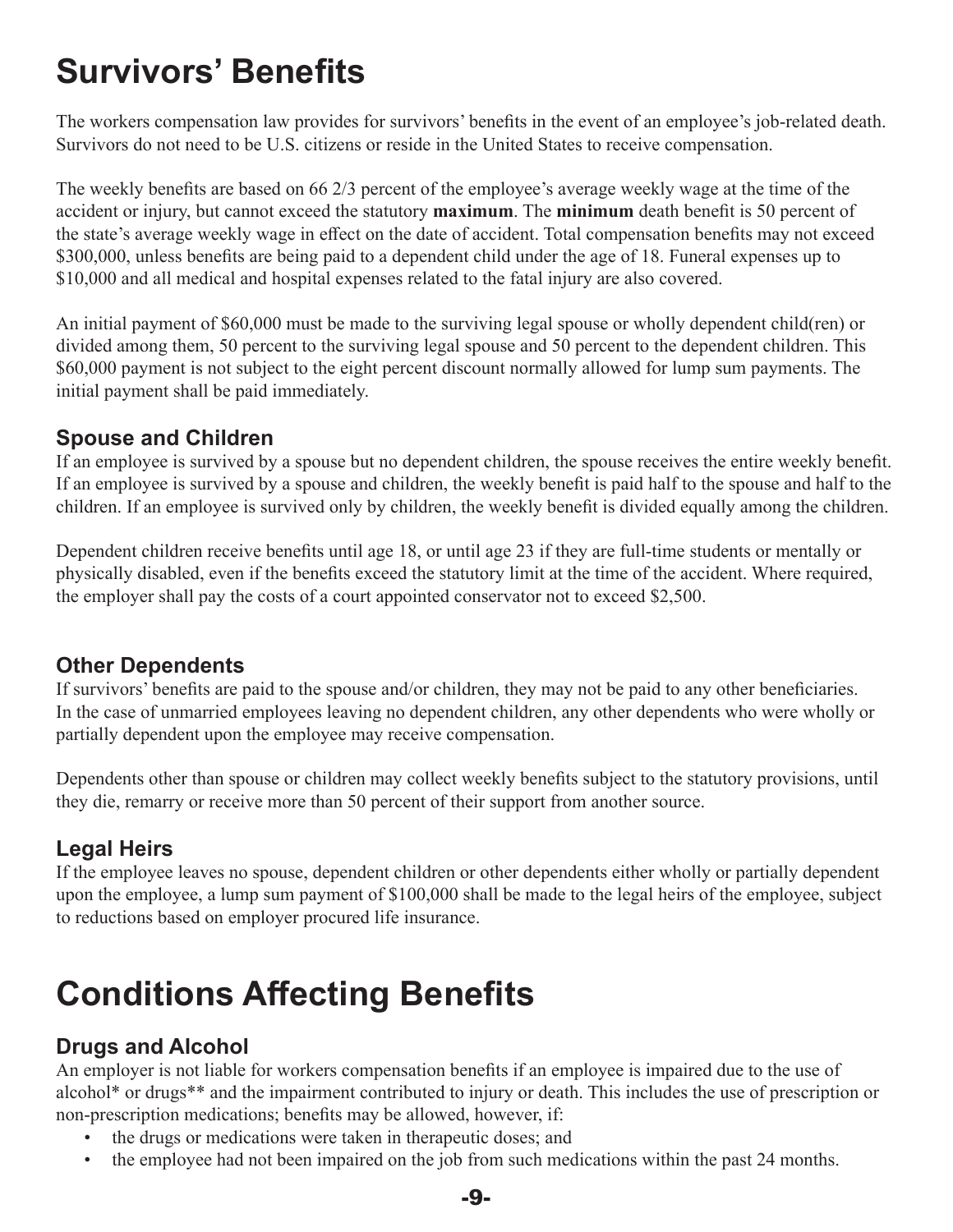If it is shown that the employee was impaired at the time of the injury, there shall be a rebuttable presumption that the accident, injury, disability or death was contributed to by such impairment.

An employee's refusal to submit to a chemical test at the request of the employer shall result in the forfeiture of benefits under the Workers Compensation Act if the employer had sufficient cause to suspect the use of alcohol or drugs by the claimant, or if the employer's policy clearly authorizes post-injury testing.

The results of a chemical test shall be admissible evidence to prove impairment if the employer establishes that the testing was done under any of the following circumstances:

- 1. as a result of an employer-mandated drug testing policy, in place in writing prior to the date of accident or injury, requiring any worker to submit to testing for drugs or alcohol;
- 2. during an autopsy or in the normal course of medical treatment for reasons related to the health and welfare of the injured worker and not at the direction of the employer;
- 3. the worker, prior to the date and time of the accident or injury, gave written consent to the employer that the worker would voluntarily submit to a chemical test for drugs or alcohol following any accident or injury;
- 4. the worker voluntarily agrees to submit to a chemical test for drugs or alcohol following any accident or injury; or
- 5. as a result of federal or state law, or a federal or state rule or regulation having the force and effect of law, requiring a post-injury testing program and such required program was properly implemented at the time of testing.

\*An employee is considered to be impaired from alcohol if the blood alcohol concentration at the time of injury is .04 or more.

| ** Confirmatory test cutoff levels (ng/ml) |                         |
|--------------------------------------------|-------------------------|
|                                            | Opiates:                |
|                                            |                         |
| Amphetamines:                              |                         |
|                                            | 6-Acetylmorphine10ng/ml |
| Methamphetamine500                         |                         |

### **Safety Violations: [K.S.A. 44-501\(a\)\(1\)](http://kslegislature.org/li/statute/044_000_0000_chapter/044_005_0000_article/044_005_0001_section/044_005_0001_k/)**

Compensation for an injury shall be disallowed if such injury to the employee results from:

- 1. the employee's deliberate intention to cause such injury;
- 2. the employee's willful failure to use a guard or protection against accident or injury which is required pursuant to any statutes and provided for the employee;
- 3. the employee's willful failure to use a reasonable and proper guard and protection voluntarily furnished the employee by the employer;
- 4. the employee's reckless violation of their employer's workplace safety rules or regulations; or
- 5. the employee's voluntary participation in fighting or horseplay with a co-worker for any reason, work related or otherwise.

The preceding shall not apply when it was reasonable under the totality of the circumstances to not use such equipment, or if the employer approved the work engaged in at the time of an accident or injury to be performed without such equipment.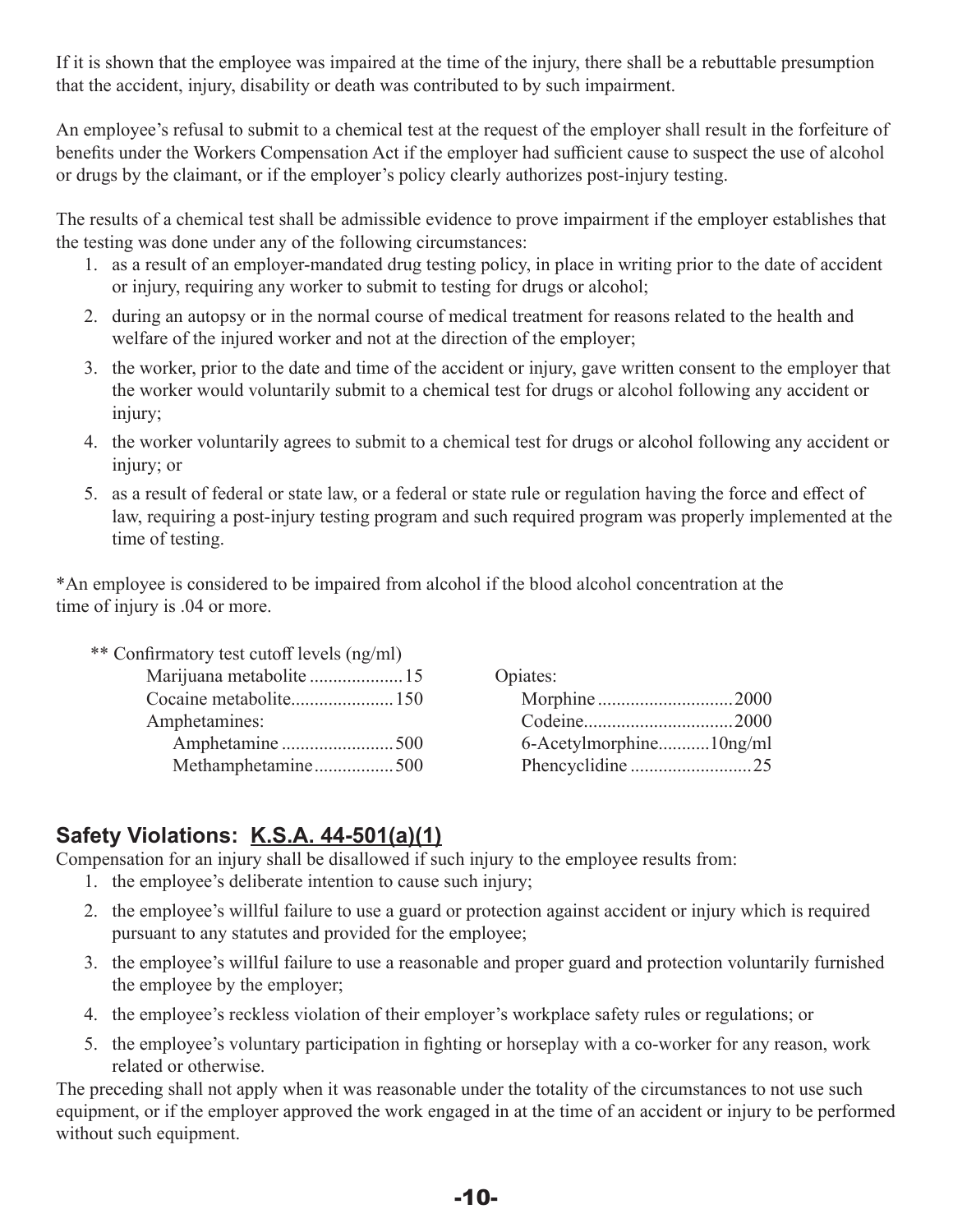### <span id="page-13-0"></span>**Coronary Disease and Stroke**

The law does not provide compensation for coronary or coronary artery disease or cerebrovascular injury (e.g., stroke), unless it is shown that the exertion of the work that caused the injury was beyond that required by the employee's usual job duties. Another exception is vascular injury caused by extreme heat.

### **Prior Disability Ratings/Pre-existing Condition**

Compensation for any permanent disability may be reduced by the existence of a rating on any applicable preexisting disability.

**[K.S.A. 44-501\(e\):](http://kslegislature.org/li/statute/044_000_0000_chapter/044_005_0000_article/044_005_0001_section/044_005_0001_k/)** An award of compensation for permanent partial impairment, work disability or permanent total disability shall be reduced by the amount of functional impairment determined to be pre-existing. Any such reduction shall not apply to temporary total disability, nor shall it apply to compensation for medical treatment.

**[K.S.A. 44-501\(e\)\(1\):](http://kslegislature.org/li/statute/044_000_0000_chapter/044_005_0000_article/044_005_0001_section/044_005_0001_k/)** Where workers compensation benefits have previously been awarded through settlement or judicial administrative determination in Kansas, the percentage basis of the prior settlement or award shall conclusively establish the amount of functional impairment determined to be pre-existing. Where workers compensation benefits have not previously been awarded through settlement or judicial or administrative determination in Kansas, the amount of pre-existing functional impairment shall be established by competent evidence.

# **Guidelines for Obtaining Medical Treatment**

### **Who Pays?**

Employers are responsible for all medical treatment necessitated by a job-related injury or disease. This includes:

- services of a licensed health care provider;
- surgical, hospital and other medical treatment;
- medications, medical and surgical supplies;
- nursing services;
- crutches and other medical apparatus;
- ambulance services: and
- transportation between the employee's home and the place of medical treatment, subject to a minimum of five miles round trip.

If an employer has workers compensation insurance, the insurance carrier is required to pay for applicable medical expenses. Uninsured employers subject to workers compensation laws are still responsible for the medical bills of covered employees.

Employers are legally entitled to choose the treating physician. If an employee self-selects a physician who is not authorized or agreed upon by the employer, the employer is responsible for only the first \$500 in medical bills from such self-selected physicians.

#### **Employer-Ordered Examinations**

After obtaining whatever emergency medical care is necessary, an employee shall submit to any reasonable physical examination ordered by the employer. The employer can also require the employee to submit to ongoing examinations – up to twice monthly, or more often if specifically ordered by the Division of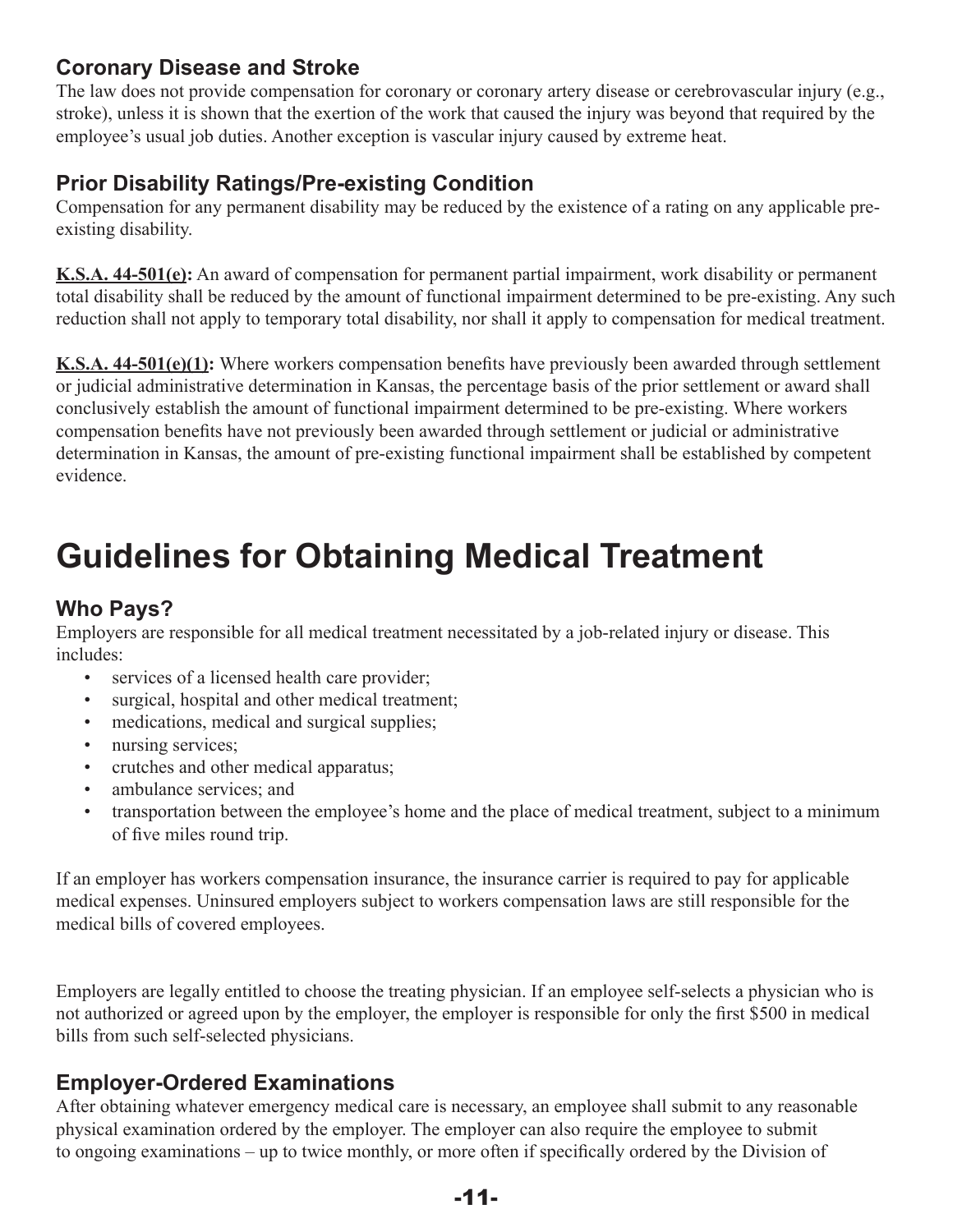<span id="page-14-0"></span>Workers Compensation. Employees may forfeit the benefits that are available if they refuse to submit to such examinations. Employees are entitled to know the results of any physical examination ordered by the employer. At the employee's request, the doctor conducting the examination must furnish the employee, within a reasonable time after the examination, a report identical to that sent to the employer or the employer's carrier. Employees are entitled to have their own doctor present at, and participate in, any medical examination ordered by the employer. If this is not allowed, or if employees are not furnished a copy of the medical report, then the examination ordered by the employer will not be allowed as evidence related to the claim.

### **Fraud and Abuse**

Both the Division of Workers Compensation and the Kansas Insurance Department have units dedicated to the investigation of fraudulent or abusive acts and practices that occur with regard to the Workers Compensation Act. Acts or conduct that are considered to be fraudulent or abusive can generally be described as situations in which claimants, employers or companies fail or refuse to follow directives of the Workers Compensation Act. The Workers Compensation Act applies to the following:

- persons claiming benefits under the Workers Compensation Act;
- employers subject to the requirements of the Workers Compensation Act;
- insurance carriers and group-funded self-insurance plans providing coverage for work-related injuries;
- any person, corporation, business or health care facility providing treatment for work-related injuries
- attorneys and other representatives of employers, employees, insurers or other entities involved in the administration of the Workers Compensation Act.

If the director, or the assistant attorney general assigned to the Division of Workers Compensation, has probable cause to believe a fraudulent or abusive act or practice that violates the Workers Compensation Act has occurred, a copy of any order and all investigative reports and any evidence in the possession of the Division of Workers Compensation which relates to such act shall be forwarded to the prosecuting attorney of the county in which the act occurred.

Any person who believes a violation of the Workers Compensation Act has occurred may notify the Division of Workers Compensation immediately and should send the information relating to the alleged violation to the division. The director shall evaluate the facts surrounding the alleged violation to determine the extent, if any, to which violations of the Workers Compensation Act exist. For more information, call (785) 296-4000 or (800) 332-0353; or send email to KDOL.WCFraud@ks.gov.

Any person who has a complaint against an insurance company, or other person/entity regulated by the Kansas Insurance Department, regarding the handling of a workers compensation claim, should contact the Anti-Fraud Division at the Kansas Insurance Department. Complaints may be made by calling (800) 432-2484 or (785) 296-3071, in writing by sending [information to the Anti-Fraud](https://insurance.kansas.gov) Division at 1300 SW Arrowhead Rd., Topeka, KS 66604 or online at www.insurance.kansas.gov.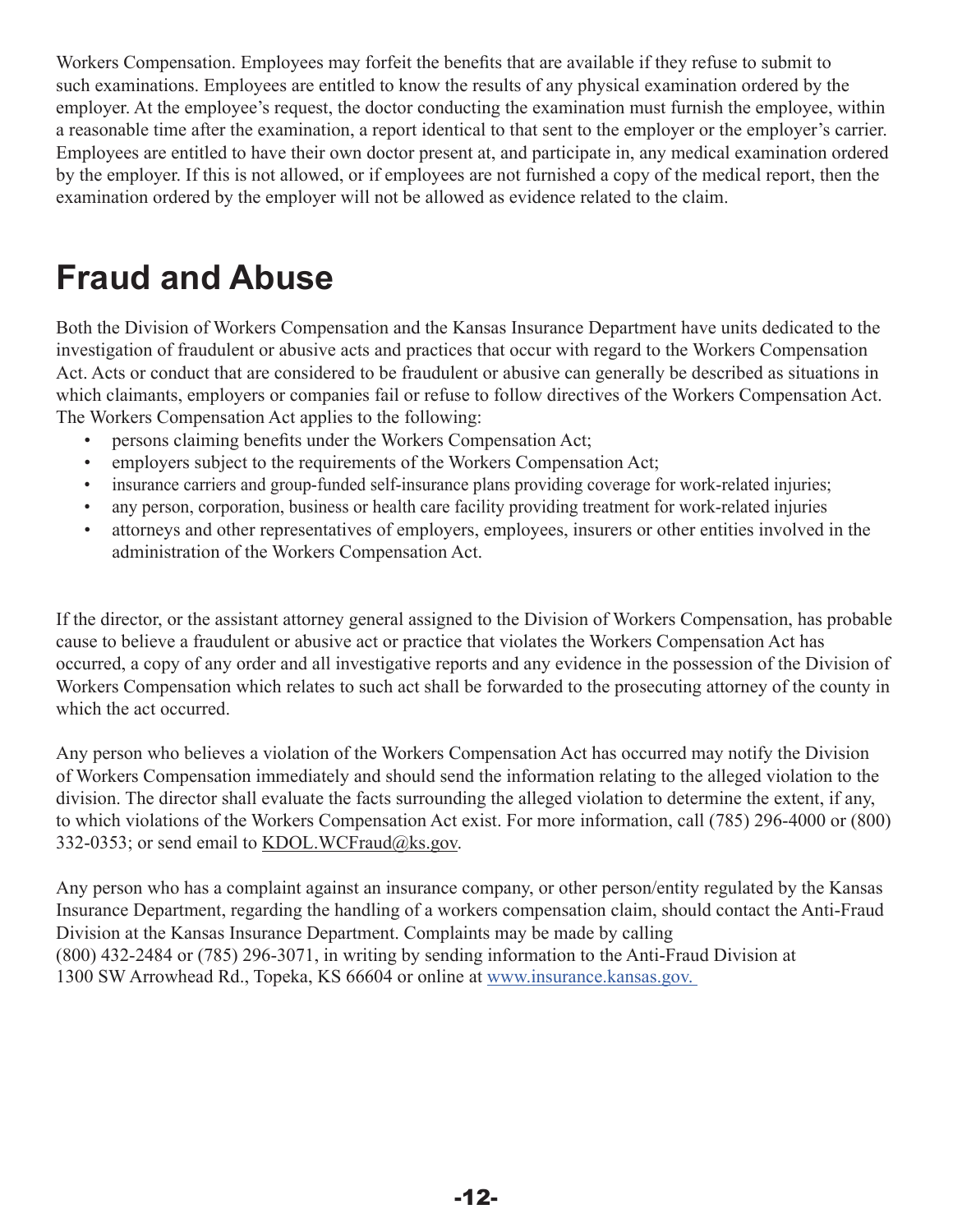# **Coverage and Compliance**

The Compliance section monitors and assists employers to ensure that they fulfill two requirements under the Workers Compensation Act:

- 1. to secure workers compensation benefits for employees and
- 2. to file written reports of alleged work accidents.

Failure to secure workers compensation benefits or report accidents can result in monetary penalties against the employer. Failure to secure workers compensation benefits can also result in closure of the business.

Per [K.S.A. 44-557,](http://www.kslegislature.org/li/b2015_16/statute/044_000_0000_chapter/044_005_0000_article/044_005_0057_section/044_005_0057_k/) "it is...the duty of every employer to make or cause to be made a report to the director\* of any accident, or claimed or alleged accident, to any employee which occurs in the course of the employee's employment and of which the employer or the employer's supervisor has knowledge, which report shall be made upon a form to be prepared by the director<sup>\*\*</sup>, within 28 days, after the receipt of such knowledge, if the personal injuries which are sustained by such accidents, are sufficient wholly or partially to incapacitate the person injured from labor or service for more than the remainder of the day, shift or turn on which such injuries were sustained."

As outlined in [K.A.R. 51-9-17](http://www.kssos.org/Pubs/pubs_kar.aspx), all insurance carriers, group pools and self-insurers are required to use Electronic Data Interchange (EDI) to file First Reports of Injury (FROI) and Subsequent Reports of Injury (SROI) using the Release 3.1 standards. For details contact Techs and Stats, Division of Workers Compensation at (785) 296-4000 or (800) 332-0353, or visit our EDI website at https[://www.dol.ks.gov/WC/insurer.](https://www.dol.ks.gov/WC/insurer)

\*As of January 1, 2014, by "make or cause to be made a report to the director" is meant that an employer must report to the employer's insurer for workers compensation any accident witnessed by the employer, claimed or alleged, with sufficient timeliness to allow the insurer to file the accident report with the division within 28 days, as required by [K.A.R. 51-9-17](http://www.kssos.org/Pubs/pubs_kar.aspx).

\*\*The requisite form for reporting by the insurer as of January 1, 2014 is outlined in <u>KA.R. 51-9-17</u>.

When the director has reason to believe an employer has engaged in the knowing and intentional failure to secure the payment of workers compensation to its employees, the director shall issue and serve upon such employer a statement of the charges and shall conduct a hearing in accordance with the Kansas Administrative Procedure Act. The employer may be liable to the state for a civil penalty in an amount equal to twice the annual premium or \$25,000, whichever amount is greater.

The director shall order employers to come under the Workers Compensation Act by:

- 1. insuring and keeping insured the payment of such compensation with an insurance carrier authorized to transact the business of workers compensation insurance in the state of Kansas;
- 2. showing to the director that the employer carries such employer's own risk and is what is known as a self-insurer and by furnishing proof to the director of the employer's financial ability to pay such compensation for the employer's self; or
- 3. maintaining a membership in a qualified group-funded workers compensation pool. The cost of carrying such insurance or risk shall be paid by the employer and not the employee.

For more information, call (785) 296-4000 or (800) 332-0353; or send email to KDOL.WCCompliance@ks.gov or go to [www.dol.ks.gov](http://www.dol.ks.gov/WorkComp/Default.aspx).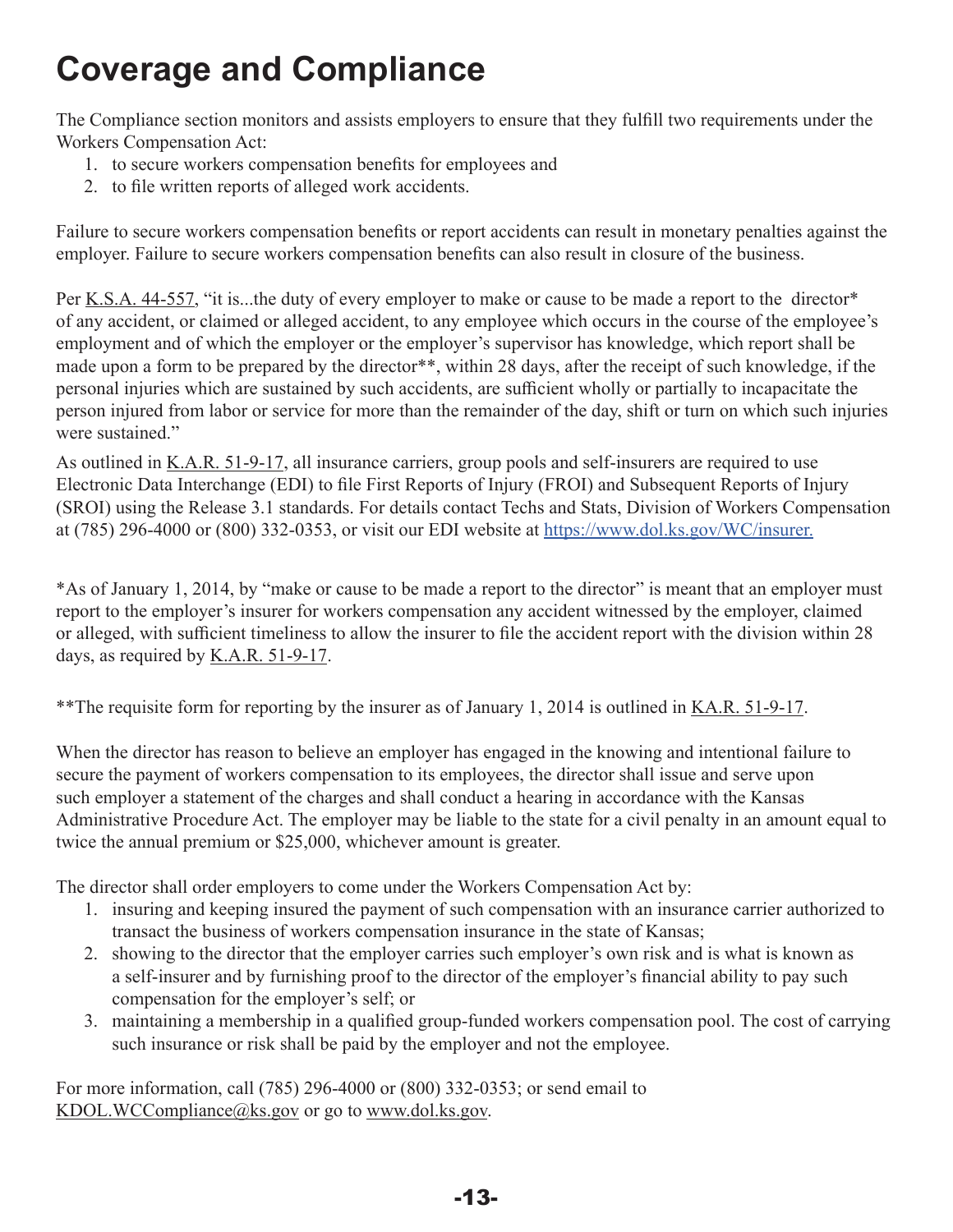#### <span id="page-16-0"></span>**Verify Coverage**

You can check whether a business has workers compensation coverage [online](https://www.dol.ks.gov/WC/employers/coverage-and-compliance-section/verify-coverage). The website provides public access to portions of the information reported by private workers compensation insurance carriers for use by the Kansas Department of Labor (KDOL). The accuracy of data from any third party cannot be guaranteed by the agency and KDOL is not responsible for the coverage information available through this link.

For additional help with verifying workers compensation coverage in Kansas, call Workers Compensation Coverage and Compliance at (785) 296-4000.

# **Safety and Health Services**

Workplace safety and accident prevention is a key element of the law. This requirement was designed to reduce claims/losses which would hold down premiums for employers. Because rates are based on losses, the prevention of employee accidents through enhanced safety measures is one of the best ways employers can help keep rates down.

By law, insurance carriers and group-funded plans must provide accident prevention programs upon request to their insureds. Notice of such accident prevention programs must appear on the front page of every policy issued after July 1993.

#### **Programs Offered by the Kansas Department of Labor**

**Consultation:** offers assistance to private sector employers in safety and health program evaluations. Consultants offer advice in the recognition, evaluation and control of hazards in the workplace. Assistance with program initiation and development is available. Training, both formal and informal, is performed in all areas of safety and health. All services are at no cost to the client.

**Public Sector Compliance:** monitors the public sector – cities, counties, state agencies and school districts – by performing compliance audits under [K.S.A. 44-636](http://www.kslegislature.org/li/b2015_16/statute/044_000_0000_chapter/044_006_0000_article/044_006_0036_section/044_006_0036_k/) and/or [K.S.A. 44-575\(f\).](http://www.kslegislature.org/li/b2015_16/statute/044_000_0000_chapter/044_005_0000_article/044_005_0075_section/044_005_0075_k/) Occupational hazards are identified and program elements are assessed. Hazards must be abated within 60 days. Investigations of employee complaints, near misses and fatalities are also conducted.

**Accident Prevention:** evaluates insurance companies and group-funded self-insurance plans to ensure that they are offering and providing safety and health services at no charge to their insureds as required by law. The quality and quantity of these services are evaluated by trained consultants by directly reviewing insurance company records and contacting those insured who have requested and been provided services. Accident prevention assistance is available by emailing KDOL.WC@ks.gov. You can also find information online at [www.dol.ks.gov/Safety/accident.aspx](https://www.dol.ks.gov/ish/services/public-sector).

**Safety and Health Conference:** the annual Kansas Safety and Health Conference brings industrial, academic, vendor and government safety representatives together. The conference is self-supporting and seeks to address the relevant safety issues in a variety of workshops and presentations.

Workplace safety and health assistance is available by calling (785) 296-4386 or by emailing [KDOL.IndSafetyHealth@ks.gov.](mailto:indsafetyhealth%40dol.ks.gov?subject=) You can also find information online under Workplace Safety at [www.dol.ks.gov](http://www.dol.ks.gov/Safety/Default.aspx).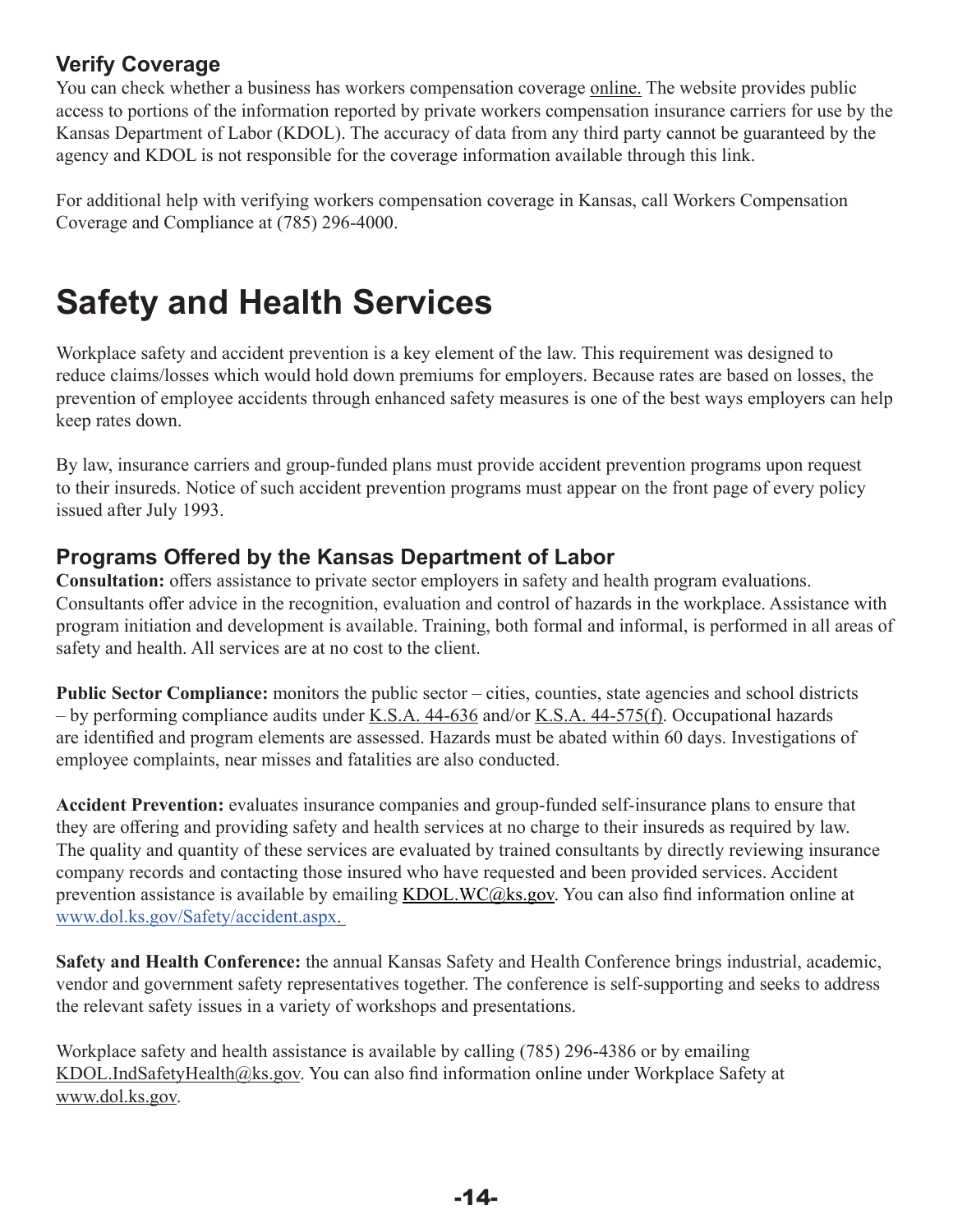# <span id="page-17-0"></span>**Ombudsman Services**

The Kansas Division of Workers Compensation established a Claimant Advisory Section in 1978. In 1993 the Legislature followed a national trend and, by statute, created the ombudsman program. The workers compensation reform legislation of 1993 mandated an expanded role for the Claims Advisory Section to enable a more proactive approach to assisting all parties in understanding their rights and responsibilities under the Workers Compensation Act.

The division employs full-time personnel who specialize in aiding injured workers, employers and insurance professionals with claims information and problems arising from job-related injuries and illnesses. The ombudsman acts in an impartial manner and is available to provide the parties with information about the current issues within the workers compensation system. For example, the ombudsman has current information on legislative changes or changes due to decisions made by the Workers Compensation Board or the courts. The ombudsman section also can assist with specific issues on current workers compensation claims.

#### **Assisting Injured Workers with:**

- Providing general information
- Obtaining medical treatment
- Benefits not being paid or not being paid on a timely basis
- Unpaid medical benefits
- Calculations of benefits
- Timely notification of employer
- Procedures for filing for a hearing
- Obtaining survivors' benefits
- Informal dispute resolution
- Mediation assistance
- Interpretation for Spanish-speaking workers

#### **Assisting Employers/Insurance Companies with:**

- Providing general information
- Posting Workers Compensation Notice [\(K-WC 40-A](https://www.dol.ks.gov/docs/default-source/workers-compensation-documents/forms-and-publications/employers-and-employees/k-wc-40-a.pdf?sfvrsn=14c3b71f_10))
- Providing required information to injured workers ([K-WC 27-A](https://www.dol.ks.gov/docs/default-source/workers-compensation-documents/forms-and-publications/employers-and-employees/k-wc-270-a.pdf?sfvrsn=9806b21f_11) or K-WC [270-A](https://www.dol.ks.gov/docs/default-source/workers-compensation-documents/forms-and-publications/employers-and-employees/k-wc-270-a.pdf?sfvrsn=9806b21f_11))
- Timely submission of accident reports
- Timely and appropriate payment of medical services
- Election information
- Assistance with death benefit requirements
- Informal dispute resolution
- Assistance with Spanish-speaking workers
- Employer staff training on workers compensation issues

Ombudsman assistance is available either in person or by calling (785) 296-4000 or (800) 332-0353. You also may send an email to KDOL.WC@ks.gov. Additionally, forms are available for download at [www.dol.ks.gov](https://www.dol.ks.gov/WC/resources/forms-and-publications).

#### **Employer Services Unit**

For technical assistance, and presentations and training for employers, call (785) 296-4000 or (800) 332-0353, or email KDOL.WCEmployerServices@ks.gov.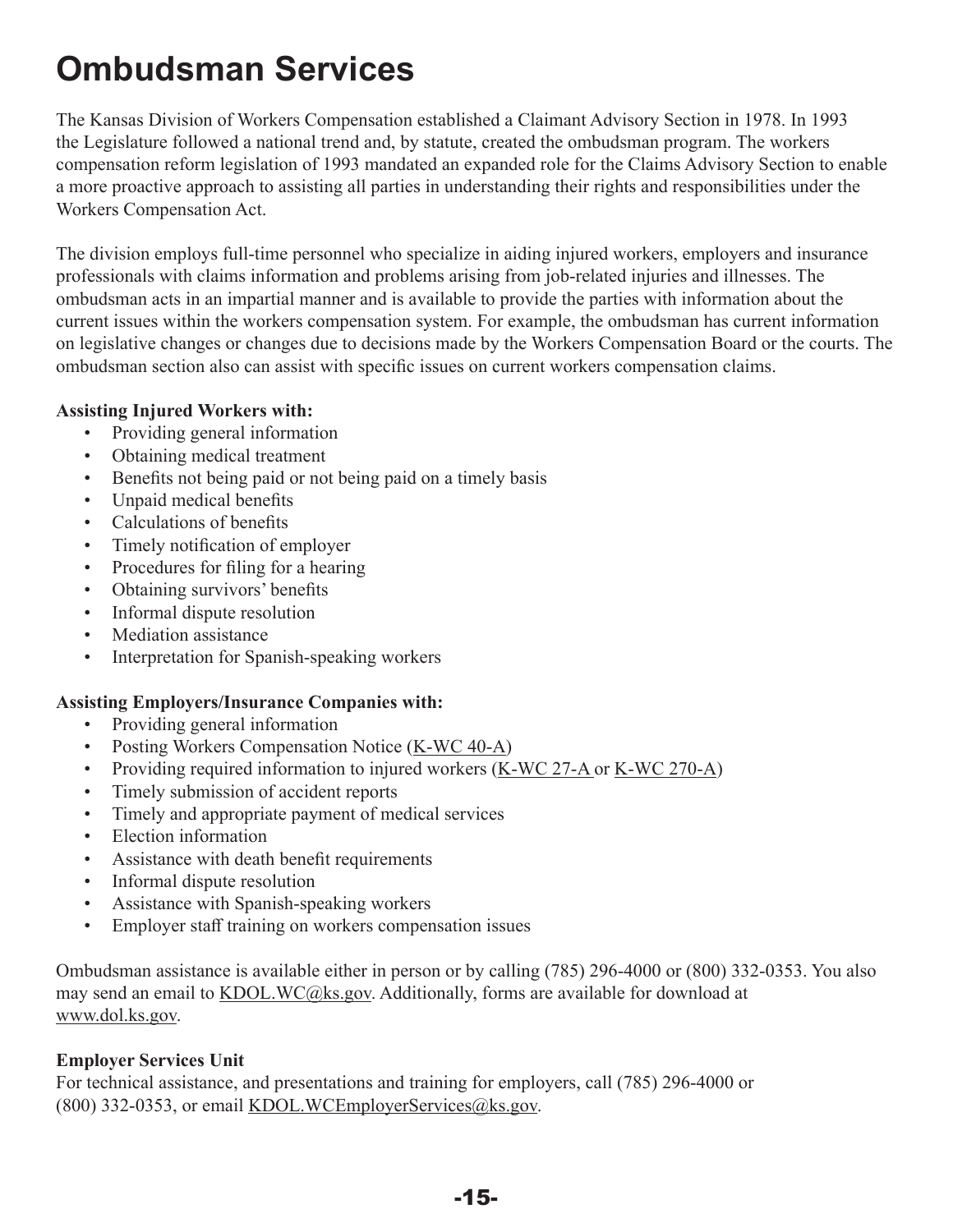# <span id="page-18-0"></span>**Mediation**

Mediation was legislatively created in 1996 ( $K.S.A. 44-5,117$ ) and can be utilized at any point during the workers compensation process. The statute was amended in 1998 to allow mediation by video conferencing. Mediation is not mandatory or a prerequisite to a hearing and it may be utilized at any time during the worker compensation process. The issues that can be mediated are not restricted to medical or temporary total disability benefits.

#### **What Is Mediation?**

Mediation is a means of resolving disputes in an informal and non-adversarial atmosphere. The parties to a dispute use a neutral third party to facilitate the discussion. The mediator has no decision making authority or interest in the outcome to the dispute. The mediator's job is to assist the parties in identifying the issues in dispute and establishing common goals. The key to mediation is allowing the parties to work through their dispute and create their own agreements (self-determination).

#### **Who Are the Mediators?**

The mediators are employees of the Division of Workers Compensation who have received special training in the process of mediation. The mediators used by the Division of Workers Compensation meet or exceed the requirements established by [K.S.A. 5-501](http://www.kslegislature.org/li/b2015_16/statute/005_000_0000_chapter/005_005_0000_article/005_005_0001_section/005_005_0001_k/) and amendments thereto, and any relevant rules of the Kansas Supreme Court as authorized pursuant to [K.S.A. 5-510,](http://kslegislature.org/li/b2015_16/statute/005_000_0000_chapter/005_005_0000_article/005_005_0010_section/005_005_0010_k/) and amendments thereto. Mediators receive training in conflict resolution techniques, neutrality, agreement writing, ethics, role playing, communication skills, evaluation of cases and the laws governing mediation.

#### **Representation and Assistance**

Any party may be represented by an attorney at this mediation conference or may request assistance from the Ombudsman/Claims Advisory section. The absence of an attorney during the process does not mean legal representation cannot be obtained later if the dispute is not settled in this informal setting.

For additional information or to schedule a mediation conference, please call (785) 296-4000 or (800) 332- 0353. Write to Mediation Section, Kansas Department of Labor, Division of Workers Compensation, 401 SW Topeka Blvd., Topeka, KS 66603-3105. You may send email to **[KDOL.WC@ks.gov](mailto:KDOL.WC%40ks.gov?subject=).** 

### **Medical Services**

The primary function of the Medical Services section is the administration of the Schedule of Medical Fees. The fee schedule is updated and revised on an annual basis to promote health care cost containment, yet insure the availability of necessary treatment and care for injured employees.

The Medical Services section is available to act as a liaison between health care providers, employers, employees, insurance carriers, group-funded pools or self-insured businesses. Additionally, the section conducts informal hearings to assist in the resolution of disputed medical claims and related payments involving health care providers.

For assistance in resolving issues related to fee schedule interpretation, payment disputes, etc., contact the Medical Services section at (785) 296-4000 or fax (785) 296-0025.